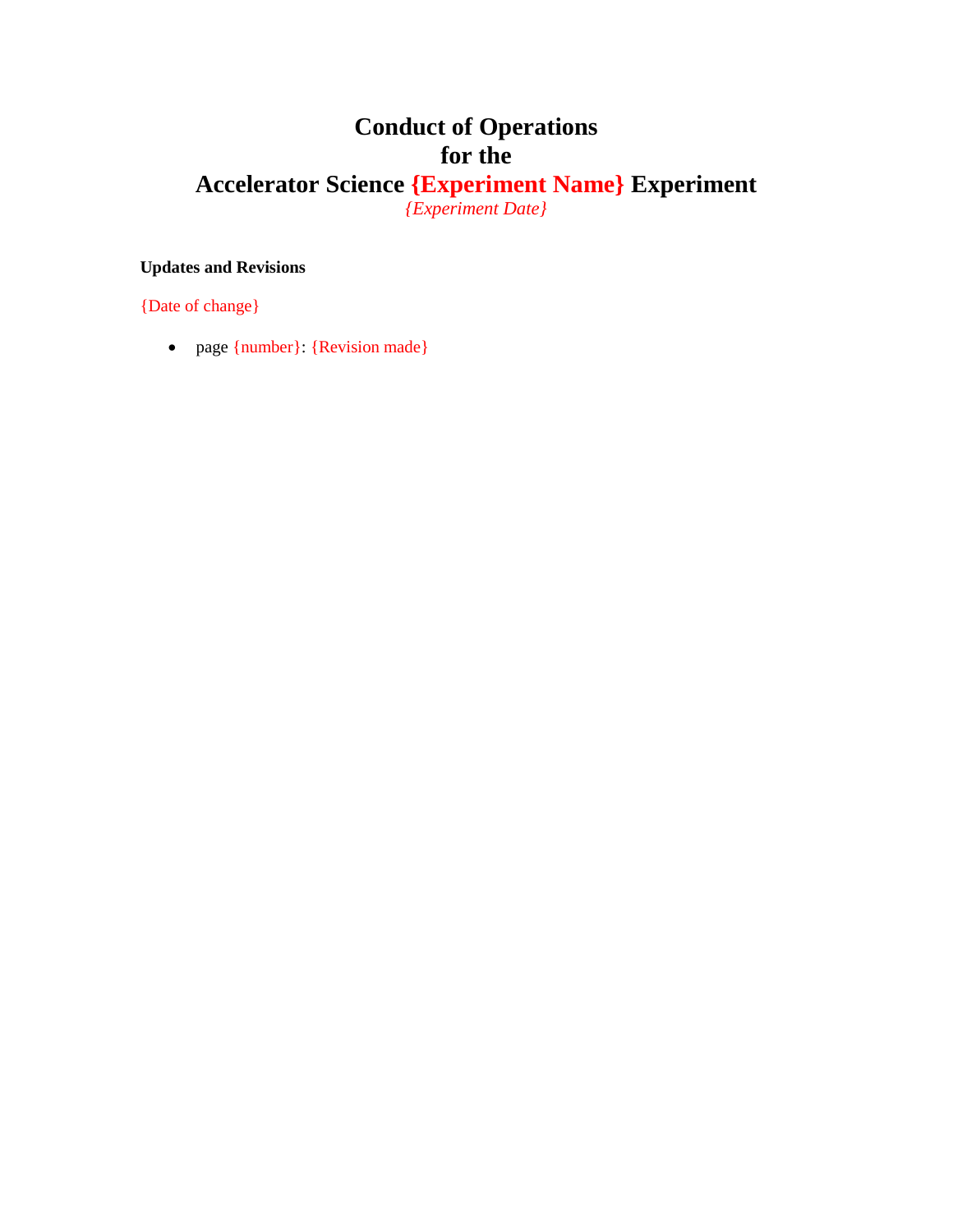# Contents

| 1. |                                                                          |        |                                                                           |  |  |  |
|----|--------------------------------------------------------------------------|--------|---------------------------------------------------------------------------|--|--|--|
| 2. |                                                                          |        |                                                                           |  |  |  |
| 3. |                                                                          |        |                                                                           |  |  |  |
|    | 3.1.                                                                     |        |                                                                           |  |  |  |
|    | 3.2.                                                                     |        |                                                                           |  |  |  |
|    |                                                                          | 3.2.1. |                                                                           |  |  |  |
|    | 3.2.2.                                                                   |        |                                                                           |  |  |  |
|    |                                                                          | 3.2.3. |                                                                           |  |  |  |
|    | 3.3.                                                                     |        |                                                                           |  |  |  |
| 4. |                                                                          |        |                                                                           |  |  |  |
|    | 4.1.                                                                     |        |                                                                           |  |  |  |
|    | Director of Accelerator Operations (CEBAF)/Hall Leader (LERF and<br>4.2. |        |                                                                           |  |  |  |
|    | 4.3.                                                                     |        | <b>Experiment Lead Scientist/UITF Experiment Principal Investigator 8</b> |  |  |  |
|    | 4.4.<br>only)                                                            | 9      | <b>CEBAF Program Deputy/LERF Run Coordinator (CEBAF and LERF</b>          |  |  |  |
|    | 4.5.                                                                     |        |                                                                           |  |  |  |
|    | 4.6.                                                                     |        |                                                                           |  |  |  |
|    | 4.6.1.                                                                   |        |                                                                           |  |  |  |
|    | 4.6.2.                                                                   |        |                                                                           |  |  |  |
|    | 4.6.3.                                                                   |        |                                                                           |  |  |  |
|    | 4.6.4.                                                                   |        |                                                                           |  |  |  |
|    | 4.7.                                                                     |        |                                                                           |  |  |  |
|    | 4.7.1.                                                                   |        |                                                                           |  |  |  |
|    | 4.7.2.                                                                   |        |                                                                           |  |  |  |
|    | 4.7.3.                                                                   |        |                                                                           |  |  |  |
|    | 4.8.                                                                     |        |                                                                           |  |  |  |
|    | 4.9.                                                                     |        | Accelerator Operations Liaison (CEBAF and LERF only)  12                  |  |  |  |
|    | 4.10.                                                                    |        |                                                                           |  |  |  |
| 5. |                                                                          |        |                                                                           |  |  |  |
|    | 5.1.                                                                     |        |                                                                           |  |  |  |
|    | 5.1.1.                                                                   |        |                                                                           |  |  |  |
|    | 5.1.1.1.                                                                 |        |                                                                           |  |  |  |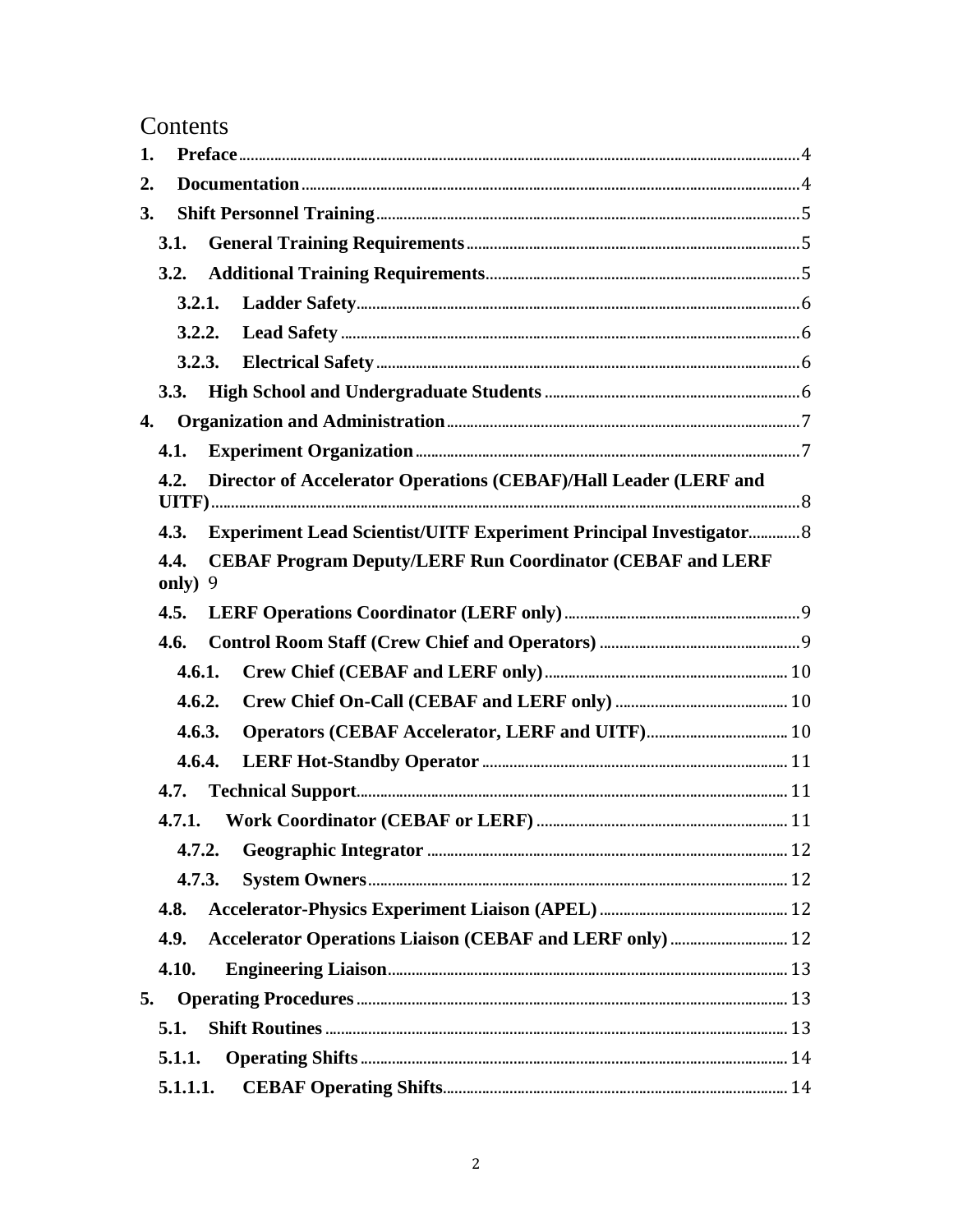|  | 5.1.2. |                                                                       |  |
|--|--------|-----------------------------------------------------------------------|--|
|  |        |                                                                       |  |
|  |        |                                                                       |  |
|  |        |                                                                       |  |
|  |        | 5.2. Access to the {Experiment Name} Experiment within the Experiment |  |
|  |        |                                                                       |  |
|  |        |                                                                       |  |
|  |        |                                                                       |  |
|  |        |                                                                       |  |
|  |        |                                                                       |  |
|  |        |                                                                       |  |
|  |        |                                                                       |  |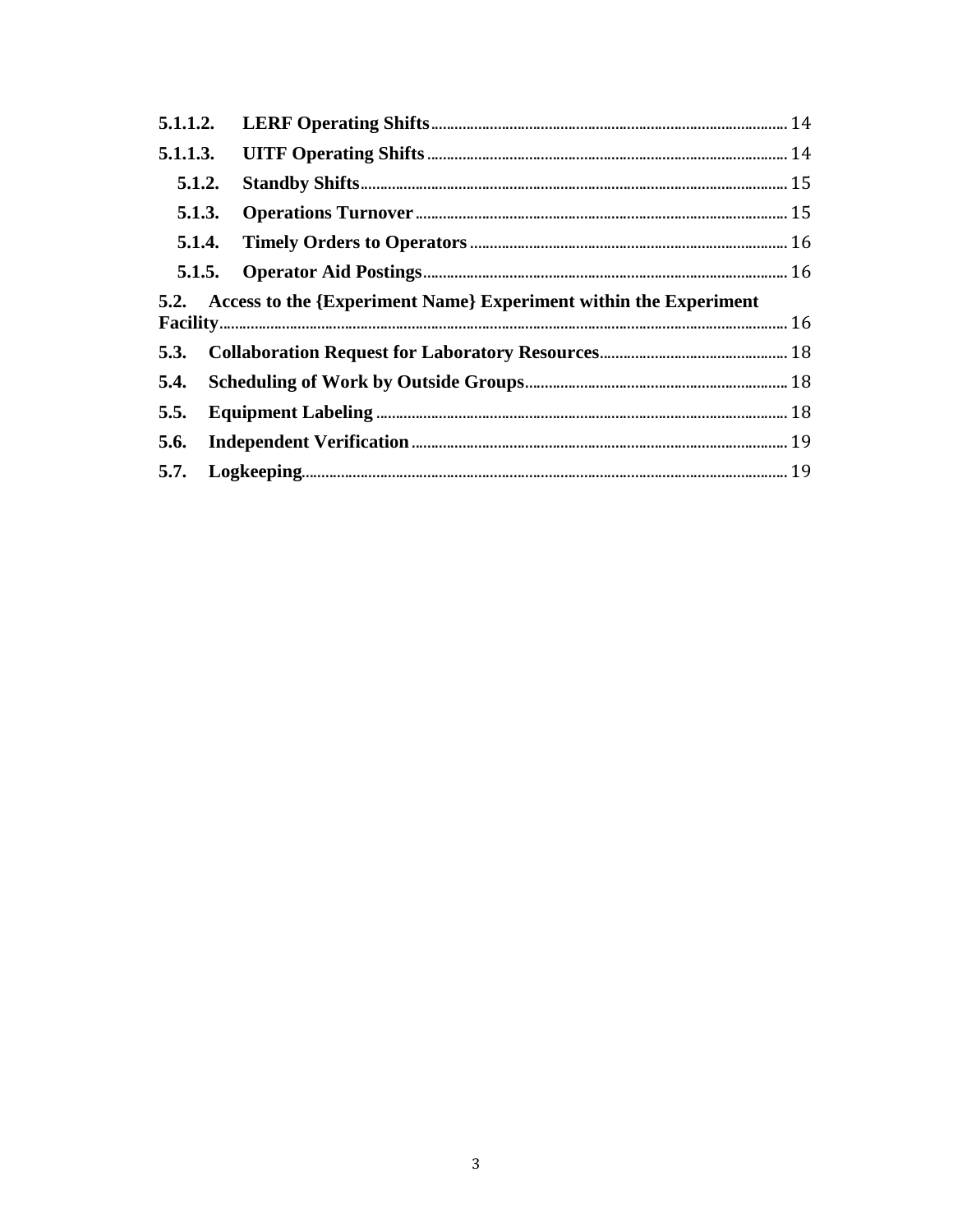# <span id="page-3-0"></span>**1. Preface**

As part of its mission, Jefferson Lab provides the resources necessary for international collaborations of scientists to carry out basic research in nuclear physics and related disciplines. This research must be conducted in a manner that ensures environmental, safety and health (ES&H) concerns receive the highest consideration. At the same time, the programmatic goals of the lab require that it produce the highest quality physics results efficiently.

Guidance on how to balance thoughtful, measured ES&H concerns with efficient operation has been taken from the Director's Office, the Director's Safety Council, and the JLab ES&H Manual. A graded approach is followed in which the measures taken are matched to the scale, cost, complexity, and hazards of the operation.

The Conduct of Operations (COO) for Accelerator Science experiments outlines how the experiment collaboration will operate in a safe and effective manner during the time period that the {Experiment Name} experiment is on the floor. Installation periods are not covered by the Accelerator Science Experiment COO. This document is directed to experiment users, physics staff, and must be read, understood, and followed by all members of the collaboration.

# <span id="page-3-1"></span>**2. Documentation**

This experiment uses the standard facility's accelerator setup. All procedures to be used during the course of the experiment are contained in the following documents:

- The Accelerator Science Experiment Conduct of Operations (COO) for the {Experiment Name} Experiment
- Experiment Safety Assessment Document (ESAD) for the {Experiment Name} Experiment (referring to the base equipment as well as any experiment-specific changes)
- Radiation Safety Assessment Document (RSAD)
- Jefferson Lab Emergency Response Guidelines (ERG)

The present document shall hereafter be referred to as the **COO**. The Experiment Safety Assessment Document shall hereafter be referred to as the **ESAD**. The Radiation Safety Assessment Document shall hereafter be referred to as the **RSAD**. **ALL THREE DOCUMENTS ARE REQUIRED READING FOR SHIFT PERSONNEL**. Each shift taker will sign-off to acknowledge they have read the documents and participated in a walk-through. Reference copies of these documents are available in the respective control room (MCC Control Room – CEBAF experiments, MCC Control Room and LERF Control Room – LERF experiments, UITF Control Room) for the duration of the experiment. The COO, ESAD, and RSAD may also be available on the web at an experiment-specific website.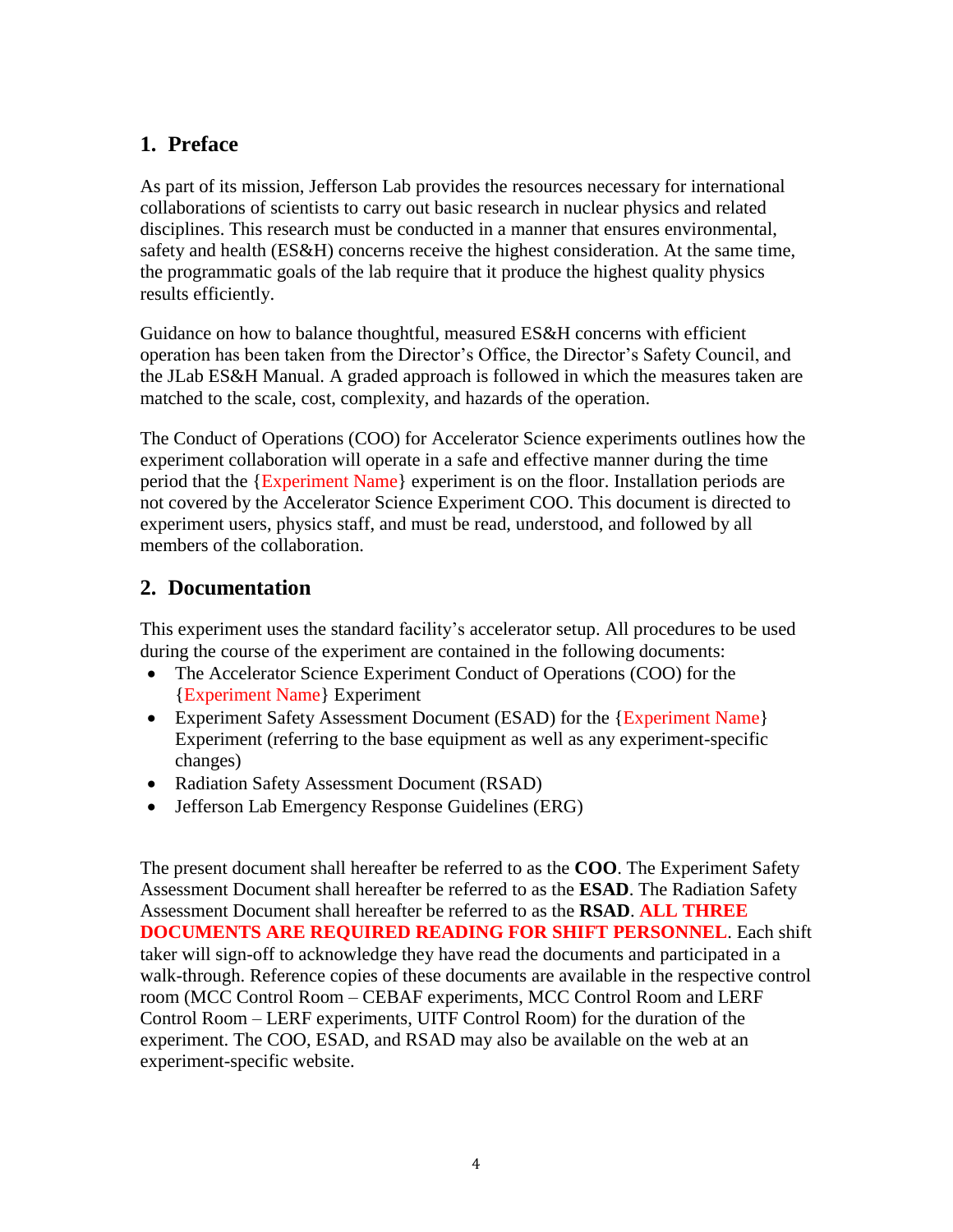A full description of the physics motivation for the experiments, collaboration lists, and general plans for carrying out an experiment can be found in the proposal(s) to the JLab Program Advisory Committee (PAC).

# <span id="page-4-0"></span>**3. Shift Personnel Training**

# <span id="page-4-1"></span>**3.1. General Training Requirements**

All personnel on shift are required to be current in the following JLab safety training:

- ES&H Orientation (SAF100)
- Radiation Worker I Training (SAF801)
- Oxygen Deficiency Hazard Training (SAF103)
- Tunnel Worker Safety [Orientation](https://misportal.jlab.org/training/viewSkill.seam?skillId=457) (SAF132) CEBAF experiments
- LERF Safety Awareness Walk-Through (SAF143kd) LERF experiments

All experiment personnel are required to have radiation badges in their possession **at all times** in the CEBAF Tunnel or LERF vault. The Tunnel Worker Safety Orientation will emphasize hazards that are typical to normal CEBAF operations. The LERF Safety Awareness Walk-through will emphasize hazards that are typical of normal LERF operations. While there is currently no safety orientation training for the Upgrade Injector Test Facility (UITF), similar hazards such as ODH, fire, electrical and radiation can be communicated via SAF132 training.

Hazards which are unique to the experimental setup are addressed in the appendices of this document. All shift personnel will be trained in the safety procedures to be followed for access to the CEBAF or LERF or UITF complex. This training will include a brief discussion of the purpose and operation of the Personnel Safety System (PSS) for the CEBAF tunnel segments or the LERF vault. The UITF is only accessed in an "Open" state and does not possess a Controlled Access state like the other two complexes. A brief discussion will be given on UITF PSS state recognition and expectations.

Individuals participating in the experiment collaboration may be required to have other equipment or procedure-specific training. Training needs shall be determined by the experiment spokesperson in consultation with the Director of Accelerator Operations or the LERF Hall Leader or the UITF Hall Leader along with the Accelerator Division Safety Officer (DSO).

# <span id="page-4-2"></span>**3.2. Additional Training Requirements**

Experiment personnel must familiarize themselves with the sections of the JLab ES&H Manual relevant for their work in the specific beam enclosures. A reference copy of this document is available in the respective control room (MCC Control Room – CEBAF experiments, MCC Control Room and LERF Control Room – LERF experiments, or UITF Control Room). It is also available via <http://www.jlab.org/ehs/ehsmanual/index.html>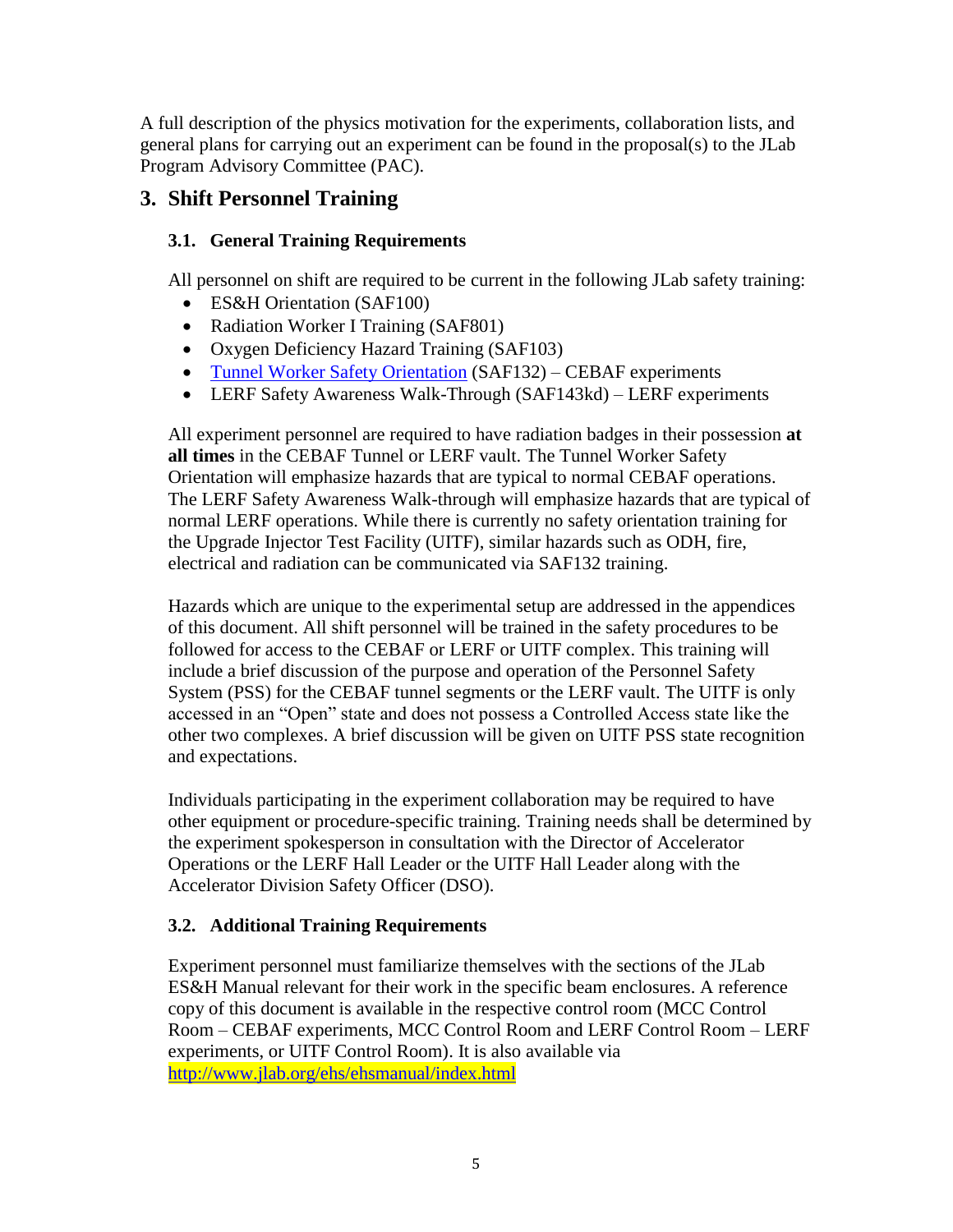# <span id="page-5-0"></span>**3.2.1. Ladder Safety**

Prior to using a ladder at Jefferson Lab, you are required to take Ladder Safety [Awareness](http://www.jlab.org/div_dept/train/webbasedtraining.html) (SAF307). If your task requires you to wear a safety harness to work from a position other than between the ladder rails, you may be required to take [Personal Fall Protection \(SAF202\)](http://www.jlab.org/div_dept/train/webbasedtraining.html) and site specific [Fall Protection \(SAF202B\).](http://www.jlab.org/div_dept/train/webbasedtraining.html) Please see you sponsor or supervisor.

# <span id="page-5-1"></span>**3.2.2. Lead Safety**

Prior to handling lead bricks, sheets, pellets or solder, you are required to take [Lead Worker Safety Awareness](http://www.jlab.org/div_dept/train/webbasedtraining.html) (SAF136).

# <span id="page-5-2"></span>**3.2.3. Electrical Safety**

Prior to working on electrical equipment, beyond just plugging it into 120 Volts or below, you are required to take **Electrical Safety Awareness (SAF603A)**. This training is required so that you can make a proper hazard assessment of the electrical equipment you are working on and know the requirements for locking out a piece of equipment prior to working on it.

If the staff/user will be switching a circuit breaker, switching a motor control center, switching a disconnect/safety switch, or switching a main disconnect on Class 2 or Class 3 equipment (contact equipment owner if unsure of equipment classification), you are required to take [Switching of Electrical Equipment](http://www.jlab.org/div_dept/train/webbasedtraining.html) [\(SAF603S\).](http://www.jlab.org/div_dept/train/webbasedtraining.html) This training applies only to electrical equipment in a closed cover scenario. [Arc Flash: Live to Tell \(SAF603N1\)](http://www.jlab.org/div_dept/train/webbasedtraining.html) and Electrical Safety: Beware the [Bite \(SAF603N2\)](http://www.jlab.org/div_dept/train/webbasedtraining.html) is required for any activity beyond simple switching of equipment.

If the staff/user will be performing maintenance on electrical or mechanical equipment which cannot be physically and verifiably isolated from an energy source, you are required to take [Lock, Tag, and Try \(SAF104\).](http://www.jlab.org/div_dept/train/webbasedtraining.html)

# <span id="page-5-3"></span>**3.3. High School and Undergraduate Students**

In addition to the above guidelines, JLab has special policies for high school and undergraduate students working in the CEBAF Tunnel or LERF Vault:

- No one under 18 (student or otherwise) may work in the CEBAF Tunnel, LERF Vault or LERF Labs or UITF Cave where tasks require medical qualifications (exposure to acids, lasers, hearing loss, radiation, etc.).
- No high school student may work outside regular working hours.
- Undergraduates working outside regular working hours must be pre-approved by the Division Safety Officer
- Graduate school students are considered users

During their first three months, working in conjunction with JLab or the JLab User community, undergraduate students 18 and over are permitted to work in the beam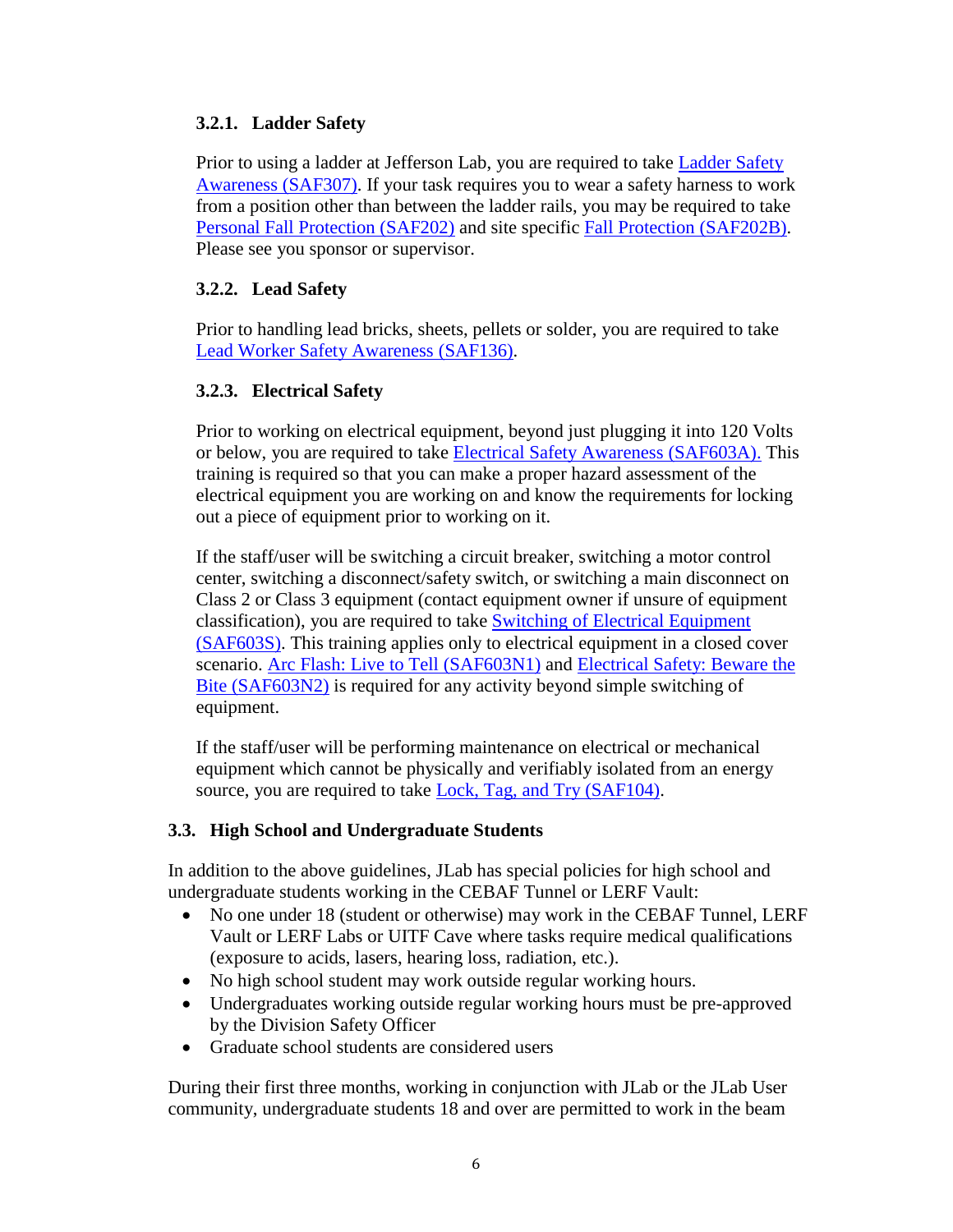enclosures (following all other aforementioned rules) **ONLY** under the supervision of an authorized mentor (i.e. a buddy); that person may not be another undergraduate. A fully trained JLab staff member or member of the JLab User community must be cognizant of the work to be done and must approve the authorized mentor that is supervising the undergraduate student. At the end of the 3-month "trial period", undergraduates demonstrating that they are responsible and safety conscious are permitted to work in the beam enclosure or LERF Labs under the same guidelines that apply to other users.

# <span id="page-6-0"></span>**4. Organization and Administration**

# <span id="page-6-1"></span>**4.1. Experiment Organization**

The operation of the experiment is directed by the Experiment Lead Scientist(s) and the Experiment Hall Leader. The {Experiment Name} leadership structure is shown here (replace Example below and insert experiment functional organization flow chart):



**Figure 1: Functional Organization of the LERF Team. Dashed lines = information flow. Solid lines = responsibility**.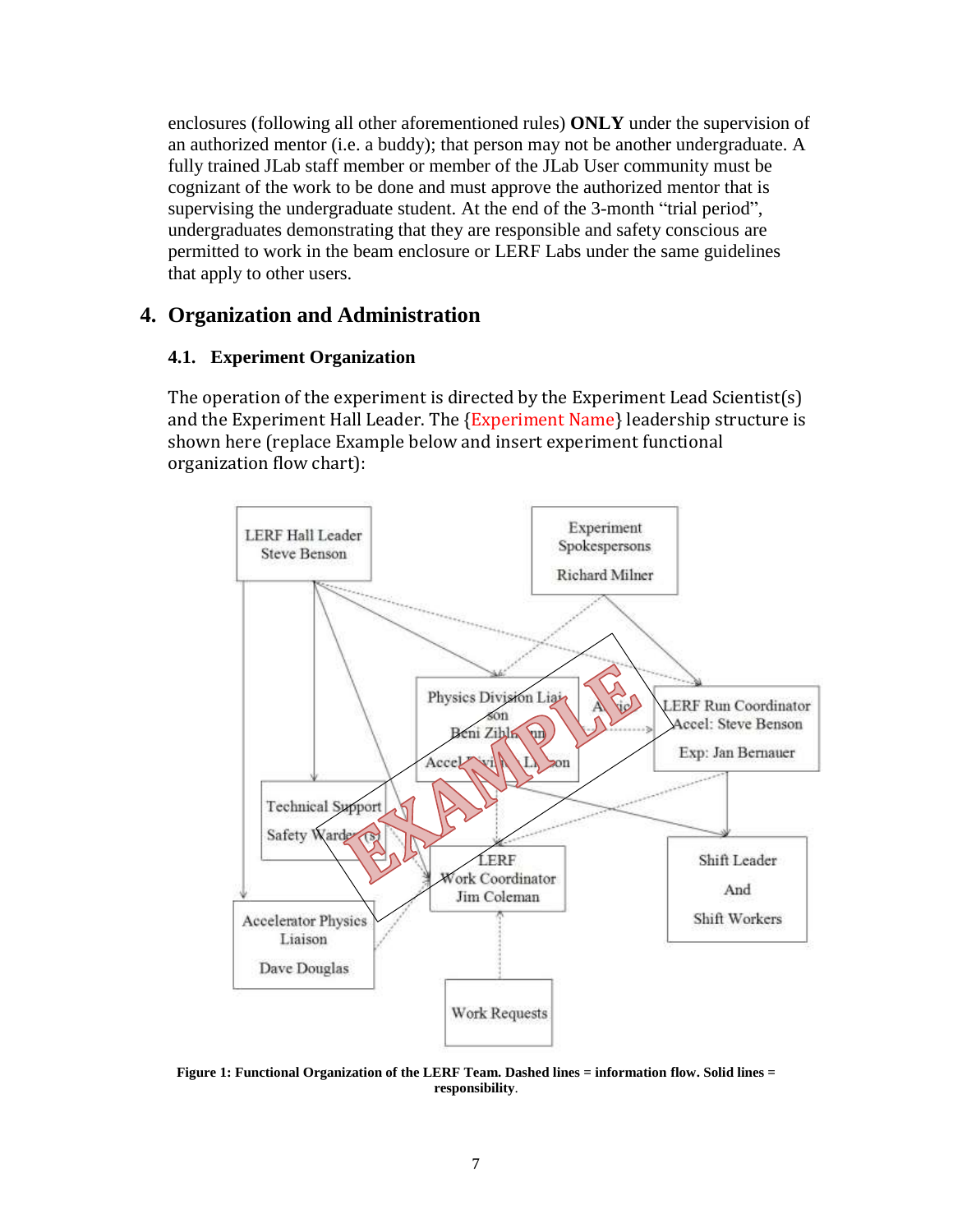# <span id="page-7-0"></span>**4.2. Director of Accelerator Operations (CEBAF)/Hall Leader (LERF and UITF)**

The Director of Accelerator Operations/Hall Leader (LERF and UITF) coordinates with a variety of internal stakeholders and outside entities to ensure that the intended facility best accommodates potential users and to ensure the operating program is well defined and supported with appropriate resources. Currently, the Director of Accelerator Operations/Hall Leader responsibilities include:

- Serve as the designated spokesperson for the facility.
- Set high-level programmatic goals and priorities in consultation with JLab Management and present those goals and priorities to the appropriate scheduling authority.
- Work directly with the Accelerator Division Leadership to approve potential outside funded experiments.
- Meet with representatives of potential outside-funded experiments to determine if their requirements are in line with the capabilities of the facility and help move appropriate experiments through the approval and scheduling process. This includes working directly with the Experiment Lead Scientist to address all safety and technical requirements for the experiment.
- Refer to the ESH&Q division for special review of any potential outsidefunded experiment with requirements that fall outside the normal facility operating envelope as defined in the FSAD and facility ASE.
- Verify that all outside-funded experiments have completed the appropriate Experiment Safety Review Process before scheduling beam time.
- Present the appropriate safety documents for potential experiments to the Division Safety Officer (DSO) before moving to the design phase of the Experiment Review Process.
- Maintain programmatic balance for the facility by prioritizing activities and working with the various stakeholders.
- Maintain records for each experiment in an electronic database, including safety documentation such as the COO, ESAD, and LOSP as applicable.

# <span id="page-7-1"></span>**4.3. Experiment Lead Scientist/UITF Experiment Principal Investigator**

Each proposed Accelerator Science Experiment is required to have an associated Experiment Lead Scientist, who supplies all experiment-specific information necessary for the design and safety review process. The Experiment Lead Scientist is often a non-JLab employee. Responsibilities include:

- Work with experiment representatives and the Experiment Hall Leader to conduct a thorough design and safety analysis of all experiment equipment and proposed operating conditions, especially those unique to the experiment.
- Work with the Experiment Hall Leader to guide the experiment through all phases of the readiness and safety review process; including primary responsibility for completion of the steps defined in ES&H Manual Chapter 3130 Accelerator Science Experiment Safety Review Process.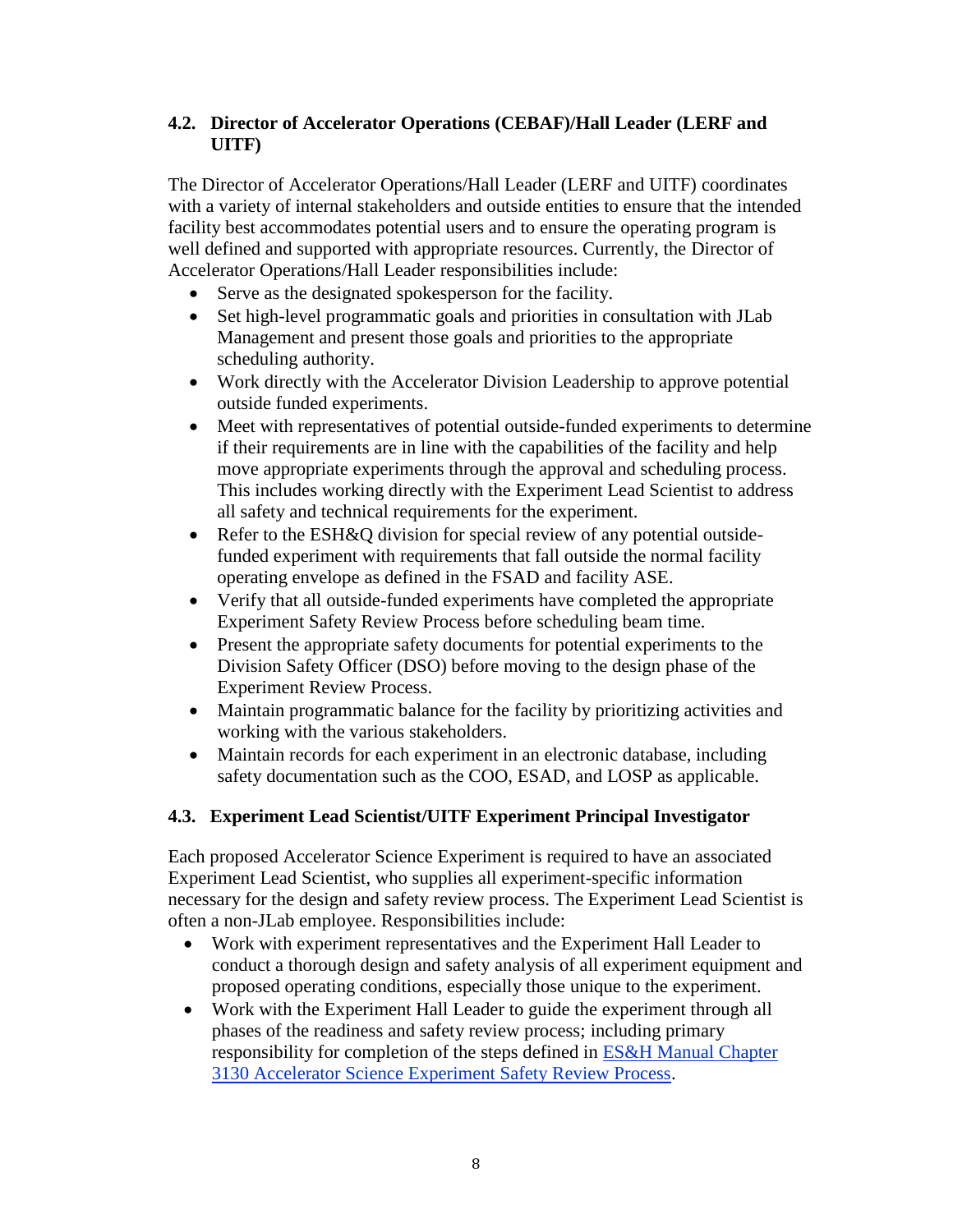- Work with the Experiment Hall Leader to prepare and submit the final ESAD and COO for the experiment.
- Organize the experiment collaboration to fabricate any new experimental apparatus and develop the work control documents for reviewing, installing, commissioning, and operating the apparatus.
- Work with the area Work Coordinator to safely install any new experiment equipment.
- Organize the decommissioning of any equipment that is to be removed and arrange for removal at the conclusion of the experiment.

# <span id="page-8-0"></span>**4.4. CEBAF Program Deputy/LERF Run Coordinator (CEBAF and LERF only)**

CEBAF Program Deputies (PD) and LERF Run Coordinators are staff appointed by the Director of Accelerator Operations to serve for a two-week period during beam operations within a facility. During his or her tenure, the PD/LERF Run Coordinator is responsible for all shifts of the operating facility program they are in charge of and is expected to communicate with each shift on a daily basis to direct the scheduled program. The PD/LERF Run Coordinator keeps others informed of the program status by conducting/attending the CEBAF 0800 Daily Summary Meeting and commenting as appropriate; the LERF Run Coordinator also conducts the LERF 0830 Daily Summary Meeting. Detailed responsibilities are described in the respective Operation Directives for each accelerator facility [\(AOD](http://opsntsrv.acc.jlab.org/ops_docs/online_document_files/ACC_online_files/accel_ops_directives.pdf) or [LOD\)](http://opsntsrv.acc.jlab.org/ops_docs/online_document_files/LERF_online_files/LERF_Operations_Directives_twosided.pdf).

# <span id="page-8-1"></span>**4.5. LERF Operations Coordinator (LERF only)**

The LERF Operations Coordinator organizes execution of the scheduled LERF program and addresses associated operational issues. This role requires a high level of familiarity with all aspects of the LERF program, including technical details of LERF accelerator operations and planned experiments. Detailed responsibilities are described in the LERF Operations Directives.

# <span id="page-8-2"></span>**4.6. Control Room Staff (Crew Chief and Operators)**

Facility control room staff are trained as Crew Chiefs, CEBAF Operators, LERF Operators, Laser Operators, Assigned Radiation Monitors (ARMs), and Safety System Operators (SSOs). Control room staff also includes the physicists, engineers, experimenters, and others who operate the machine controls to commission new hardware or software, diagnose problems, and perform specific experiments, test plans, or beam studies. All must comply with the directives specified herein, regardless of group or institutional affiliation.

CEBAF staffing requirements for normal operations are described in [Accelerator](http://opsntsrv.acc.jlab.org/ops_docs/online_document_files/ACC_online_files/accel_ops_directives.pdf) [Operations Directives \(AOD\)](http://opsntsrv.acc.jlab.org/ops_docs/online_document_files/ACC_online_files/accel_ops_directives.pdf)**.** LERF staffing requirements for normal operations are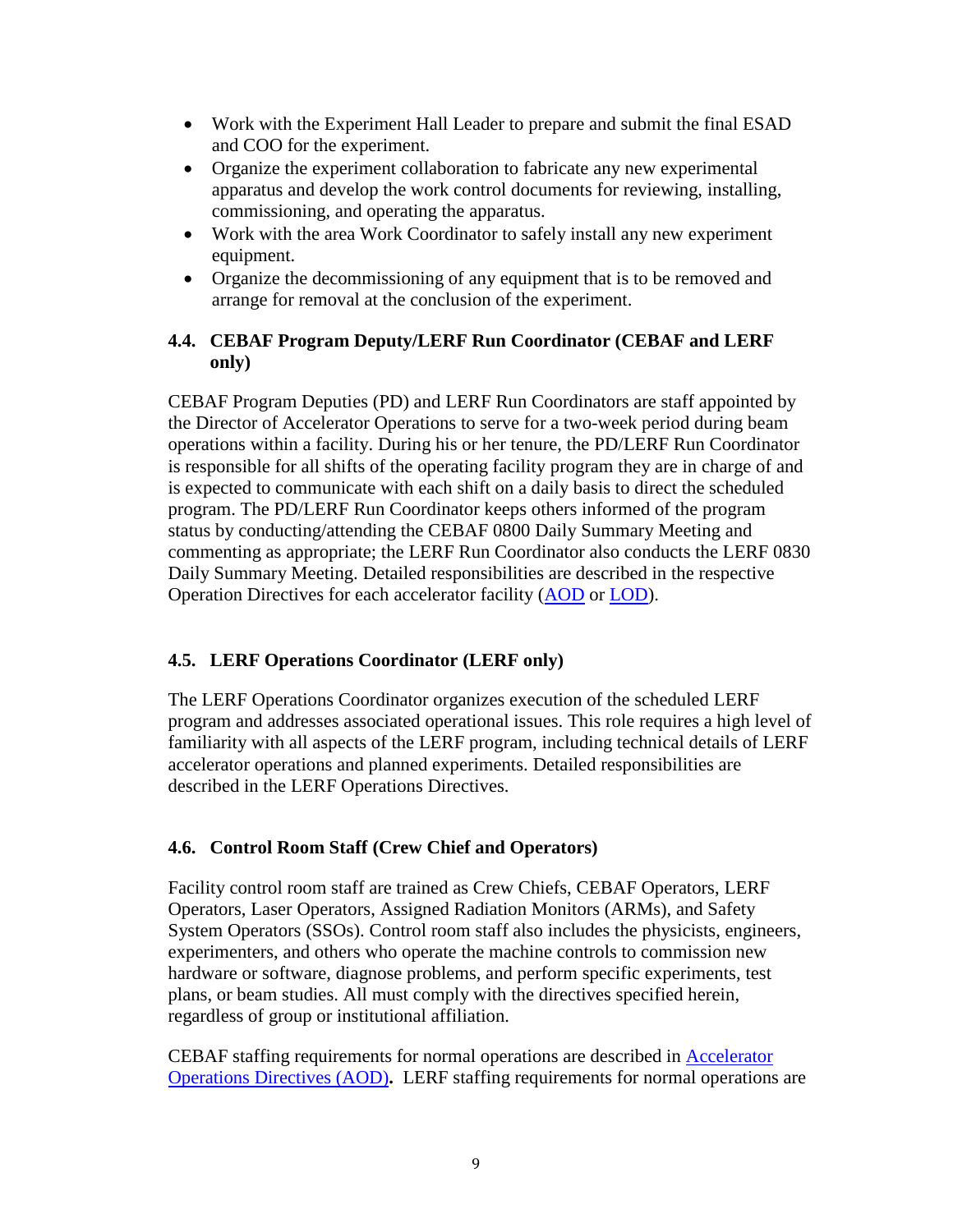described in [LERF Operations Directives \(LOD\)](http://opsntsrv.acc.jlab.org/ops_docs/online_document_files/LERF_online_files/LERF_Operations_Directives_twosided.pdf)**.** UITF staffing requirements for normal operations are described in [UITF Operation Directives \(UOD\).](http://opsntsrv.acc.jlab.org/ops_docs/online_document_files/MCC_online_files/UITF_Operations_Directives.pdf)

A listing of qualified staff is maintained on the MCC and LERF Information Bulletin Boards. The MCC Operations Group Leader posts this list of qualified Crew Chiefs, CEBAF Operators, LERF Operators, ARMs, and SSOs. The LERF Laser System Supervisor posts a list of the qualified FEL Laser Operators on the LERF Information Bulletin Board. The LERF Hall Leader posts a list of those qualified as a LERF Scientist on Shift (LSOS) also on the LERF Information Bulletin Board.

In addition to the usual accelerator operations control room staff, an Accelerator Site Security Guard must also be present during beam operations. The Accelerator Site Security Guard is responsible for performing specific duties related to accelerator operations.

# <span id="page-9-0"></span>**4.6.1. Crew Chief (CEBAF and LERF only)**

**NOTE:** Unless otherwise specified, the term Crew Chief is used throughout this document to refer to the on-duty Crew Chief. Under certain circumstances, staffing requirements may allow for the Crew Chief to be on-call, rather than on site.

The Crew Chief provides oversight responsibility for both the LERF and CEBAF accelerators. During LERF running, the Crew Chief determines which control room will be used for LERF operations (LERF or MCC). The Crew Chief helps guide the overall program execution for both the CEBAF and LERF accelerators.

The Crew Chief and Crew Chief On-Call roles are described in the [Accelerator](http://opsntsrv.acc.jlab.org/ops_docs/online_document_files/ACC_online_files/accel_ops_directives.pdf)  [Operations Directives \(AOD\).](http://opsntsrv.acc.jlab.org/ops_docs/online_document_files/ACC_online_files/accel_ops_directives.pdf) A summary of Crew Chief LERF-related responsibilities is listed in the [LOD.](http://opsntsrv.acc.jlab.org/ops_docs/online_document_files/LERF_online_files/LERF_Operations_Directives_twosided.pdf)

# <span id="page-9-1"></span>**4.6.2. Crew Chief On-Call (CEBAF and LERF only)**

A qualified Crew Chief is designated as the Crew Chief On-Call and is on duty 24 hours a day during the assigned period, when neither LERF nor CEBAF have a scheduled operations program (i.e., the control rooms are not staffed). The Crew Chief On-Call can be contacted at all times via the Crew Chief cell phone (630- 7050). An online schedule of on-call assignments is maintained at <http://opweb.acc.jlab.org/internal/OPS/batphonepss.html> and posted in the Guard House. Responsibilities are defined in the [AOD.](http://opsntsrv.acc.jlab.org/ops_docs/online_document_files/ACC_online_files/accel_ops_directives.pdf)

# <span id="page-9-2"></span>**4.6.3. Operators (CEBAF Accelerator, LERF and UITF)**

The Operator (Accelerator, LERF or UITF) controls and monitors acceleration systems to deliver the beam required for scheduled and alternate beam programs. The on-duty Operator is supervised and directed by the Crew Chief (CEBAF and LERF only). Based on overall JLab priorities or in case of emergency situations, the Crew Chief may redirect the LERF Operator to other non-related duties at any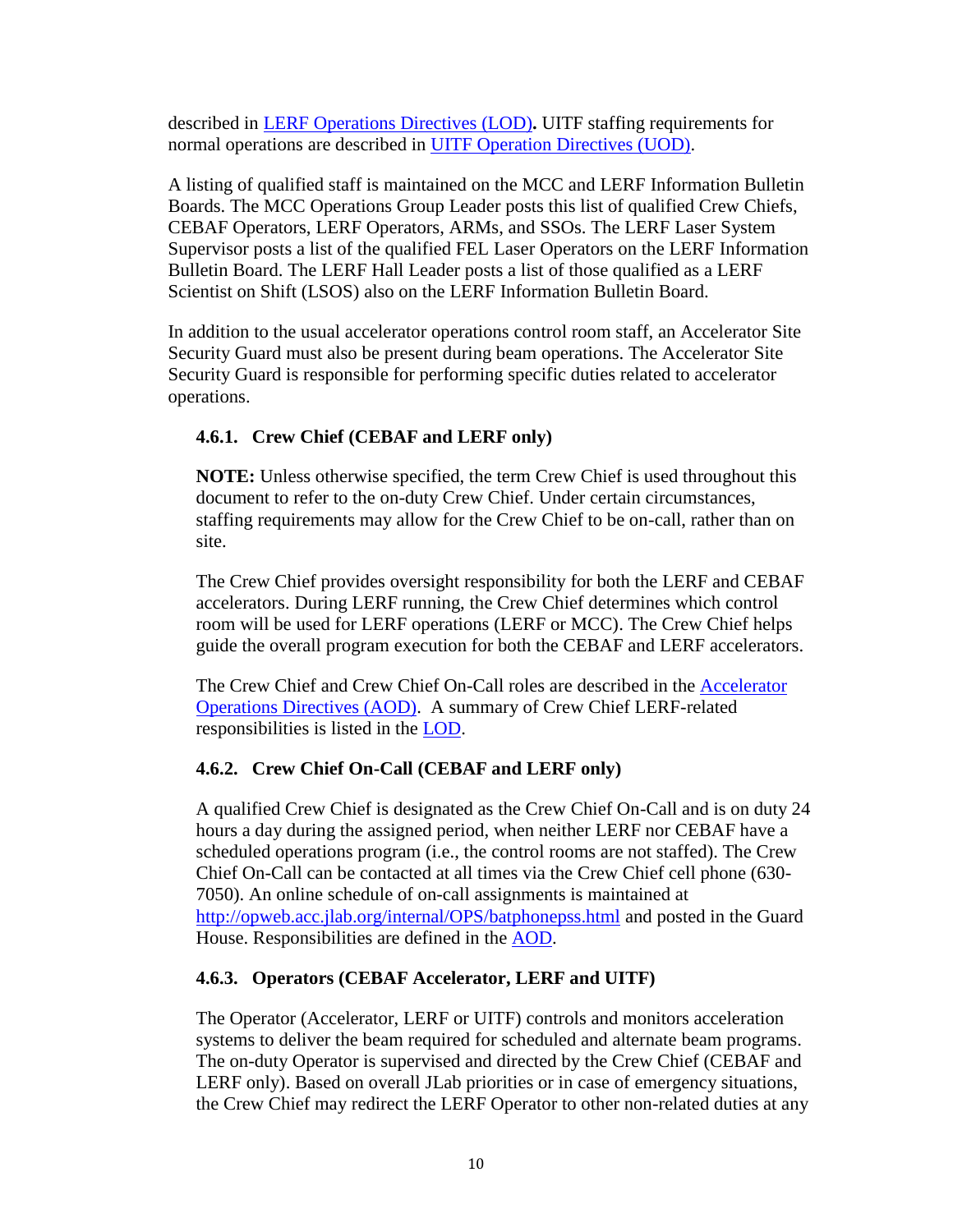time; provided the LERF is first placed in a safe state of operation (Beam Off/Power Permit or lower).

When staffing does not require a Crew Chief to be present in the Control Room, the Operator assumes a more prominent role for oversight of the program within the Control Room. However, a Crew Chief On-Call will be available during these times should an issue arise that the Operator cannot address or due to procedural protocol. This does not apply to the UITF Control Room, as there is only the UITF Operator and they are the primary oversight of the program there. All control system manipulations that could affect electron beam must take place in the presence of the Operator (i.e. in the same control room), who can open channel access privileges to qualified staff as appropriate. All other manipulations under channel access that do not directly affect the electron beam delivery at the same time can be made remotely but must be made under the Operator's full knowledge.

LERF operations can be conducted from either the MCC Control Room or the LERF Control Room. When the Crew Chief is not available, the LERF Operator assumes a more prominent role for oversight of the program and control room staff. All LERF control system manipulations that could affect electron beam must take place in the presence of the LERF Operator (i.e., in the same control room), who can open channel access privileges to qualified staff as appropriate.

The CEBAF Operator cannot serve simultaneously as a LERF operator. When there is more than one Operator on shift, the Crew Chief designates a Lead Operator.

A summary of Accelerator Operator responsibilities are defined in the **AOD**; LERF Operator responsibilities are defined in the [LOD](http://opsntsrv.acc.jlab.org/ops_docs/online_document_files/LERF_online_files/LERF_Operations_Directives_twosided.pdf) while UITF Operator responsibilities are defined in the [UOD.](http://opsntsrv.acc.jlab.org/ops_docs/online_document_files/MCC_online_files/UITF_Operations_Directives.pdf)

#### <span id="page-10-0"></span>**4.6.4. LERF Hot-Standby Operator**

The LERF Hot-Standby Operator is authorized to perform a limited subset of the regular duties of a LERF Operator during periods when the LERF PSS system state is Power Permit or lower. A LERF Hot-Standby Operator can simultaneously serve as a CEBAF Operator. Responsibilities are summarized in the [LOD](http://opsntsrv.acc.jlab.org/ops_docs/online_document_files/LERF_online_files/LERF_Operations_Directives_twosided.pdf) and in the [AOD.](http://opsntsrv.acc.jlab.org/ops_docs/online_document_files/ACC_online_files/accel_ops_directives.pdf)

#### <span id="page-10-2"></span><span id="page-10-1"></span>**4.7. Technical Support**

#### **4.7.1. Work Coordinator (CEBAF or LERF)**

Responsibilities include:

Act as the single point of contact for all work in the assigned facility.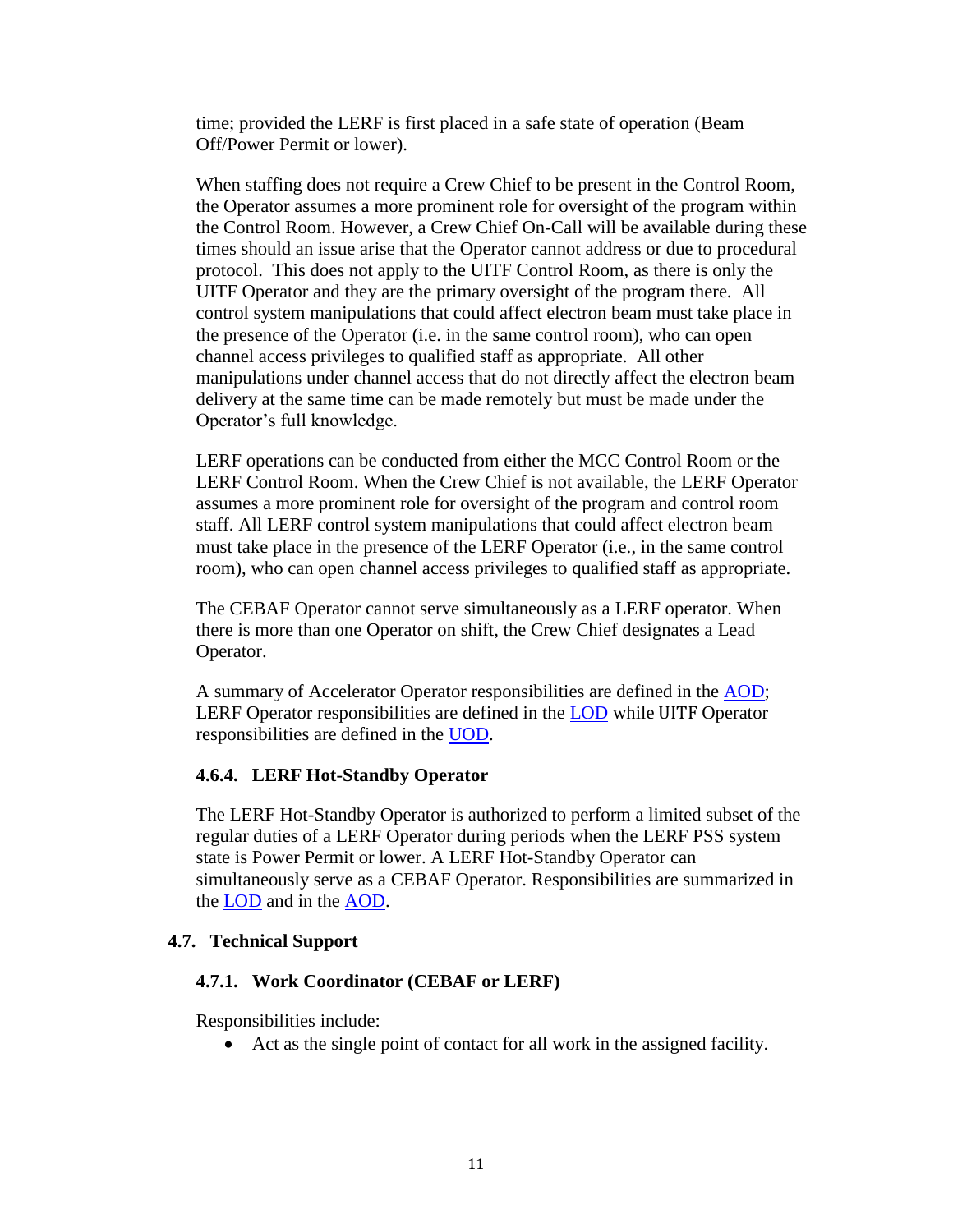- Determine if scheduled activities can be safely accomplished. Coordinate these activities with Physics and Accelerator Division Liaisons and the Run Coordinator. Upload tasks into the [work task lists.](https://www.jlab.org/listsites/)
- Ensure workers are properly trained, familiar with all significant hazards, and aware of all applicable work control documents associated with the project.
- Coordinate with Physics and Accelerator Division Liaisons to ensure the LERF apparatus is in safe mode (e.g., turn OFF unused magnets, install protective shields as needed, fulfill specific requirements in the ESAD, etc.) before authorizing transition to Restricted Access.

# <span id="page-11-0"></span>**4.7.2. Geographic Integrator**

The Geographic Integrator helps coordinate system integration and readiness to meet the scheduled program. The Engineering Liaison serves as the primary communication point for the Geographic Integrator. Detailed responsibilities are described in the respective Operation Directives for each accelerator facility.

# <span id="page-11-1"></span>**4.7.3. System Owners**

System Owners oversee all aspects of an accelerator facility system (e.g., SRF, RF, magnets, BPMs) to assure system performance in support of the scheduled program. Detailed responsibilities are described in the respective Operation Directives for each accelerator facility.

# <span id="page-11-2"></span>**4.8. Accelerator-Physics Experiment Liaison (APEL)**

The Accelerator Physicists Experiment Liaison serves as the primary contact on LERF beam physics issues for the Physics, Accelerator and Engineering Divisions. The Accelerator-Physics Experiment Liaison (APEL) is an accelerator scientist appointed by the Director of Accelerator Operations to serve as a liaison for the CEBAF or LERF programs. This liaison owns the process of establishing physics quality beam to the experiment including developing beam optics configurations capable of meeting the experiments requirements, identifying tools needed to diagnose, monitor and verify beam performance during the experiment as well as developing beam startup, setup and commissioning plans. Detailed responsibilities are described in the respective Operation Directives for each accelerator facility.

# <span id="page-11-3"></span>**4.9. Accelerator Operations Liaison (CEBAF and LERF only)**

Both the CEBAF and LERF machines have an Accelerator Operators assigned as an Operations Liaison. The Operations Liaison helps facilitate information exchange between experimenters and the MCC Operations Group, both in advance of and during the experiments. The Operations Liaison is responsible for ensuring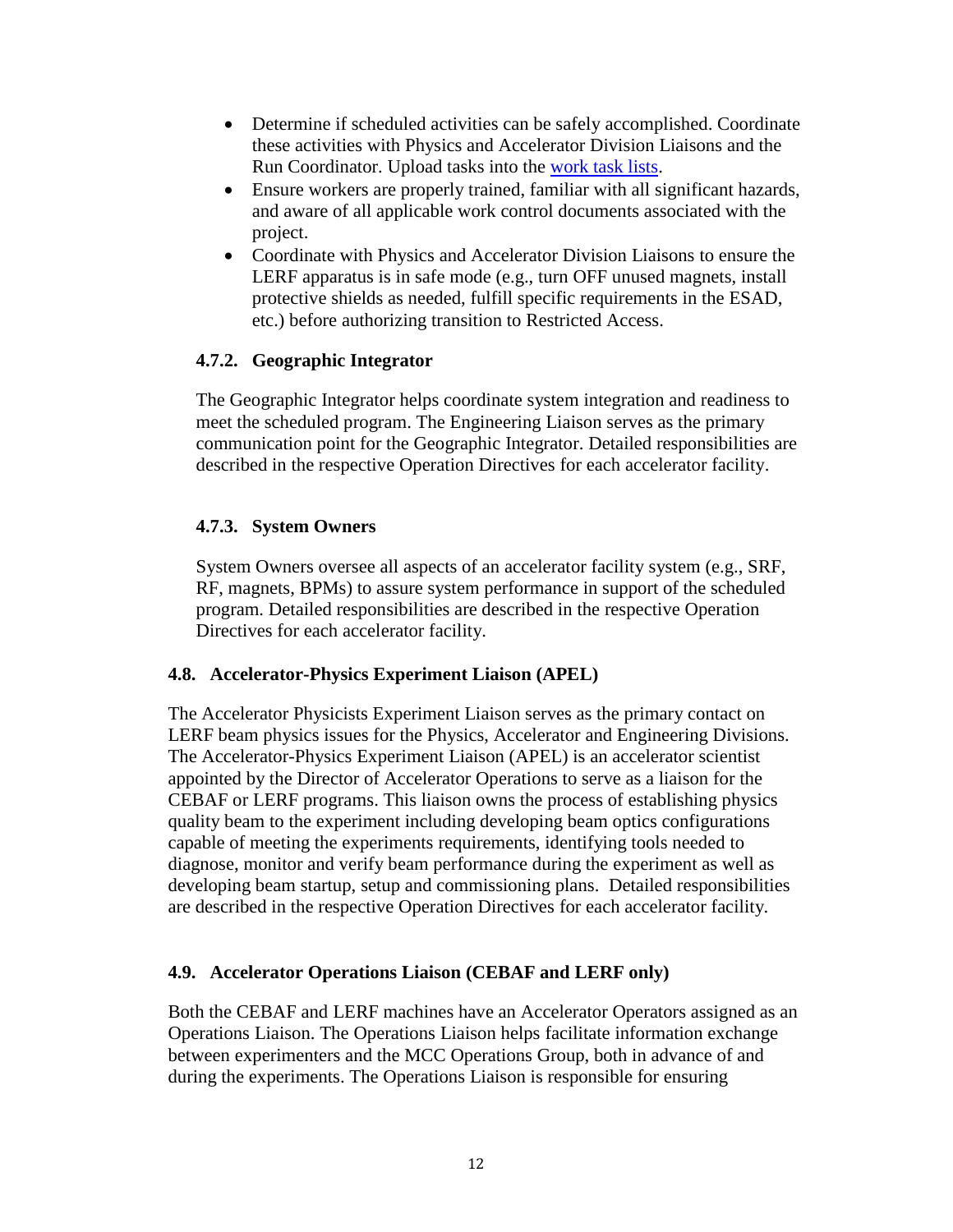experiment-specific information, procedures and requirements are available to all other operators and Crew Chiefs so that beam delivery can proceed efficiently.

An Accelerator Operator or Crew Chief is assigned as the Operations Liaison in order to serve as a link between experimenters and the Operations Group. Responsibilities include:

- Help facilitate information exchange between the experiment organization and the MCC Operations Group, both in advance of and during actual experiments.
- Remain engaged with the experiment organization, attend planning meetings, and proactively search for experiment-specific information to forward to the MCC Operations Group.
- Maintain and update experiment-specific binders within the MCC or LERF Control Rooms before the start of each experiment. Documentation includes ESAD, RSAD, COO and ERG. For LERF and UITF experiments, identical binders are located in the MCC Control Room (original documents) and the LERF or UITF Control Rooms (document copies).

#### <span id="page-12-0"></span>**4.10. Engineering Liaison**

Each experiment conducted at JLab will be evaluated to determine if its complexity requires facilitation with the Engineering Division to help ensure a successful outcome. Experiments that require facilitation will be assigned an individual from the Engineering Division to act as liaison between the Division and the associated Experimental and Physics Division staff. The liaison acts as a single point contact in order to facilitate information exchange between the experimenters and those in the Engineering Division responsible for systems requirements, design, scheduling, fabrication, installation, testing, documentation, and budgeting. The liaison is aware of all work conducted by Engineering for the experiment and ensures the appropriate resources are defined and allocated. Any issues and/or concerns are identified, documented, and tracked. For the current run period, the review found that no such liaison was required.

# <span id="page-12-1"></span>**5. Operating Procedures**

# <span id="page-12-2"></span>**5.1. Shift Routines**

There are two types of shifts for active experiments. **Operating Shifts** are the normal status when beam is available for the experiment. **Standby Shifts** are periods designated by the LERF Run Coordinator when beam is not available or not in use in the LERF and certain equipment (RF, magnets, or target) requires continuous monitoring. Standby status may result from normal operational planning or from abnormal conditions such as a major down time due to equipment failure. All staffing requirements are defined in the associated facility Conduct of Operations document (AOD, LOD or UOD) as well as within the respective Accelerator Safety Envelopes  $(ASE's)$ .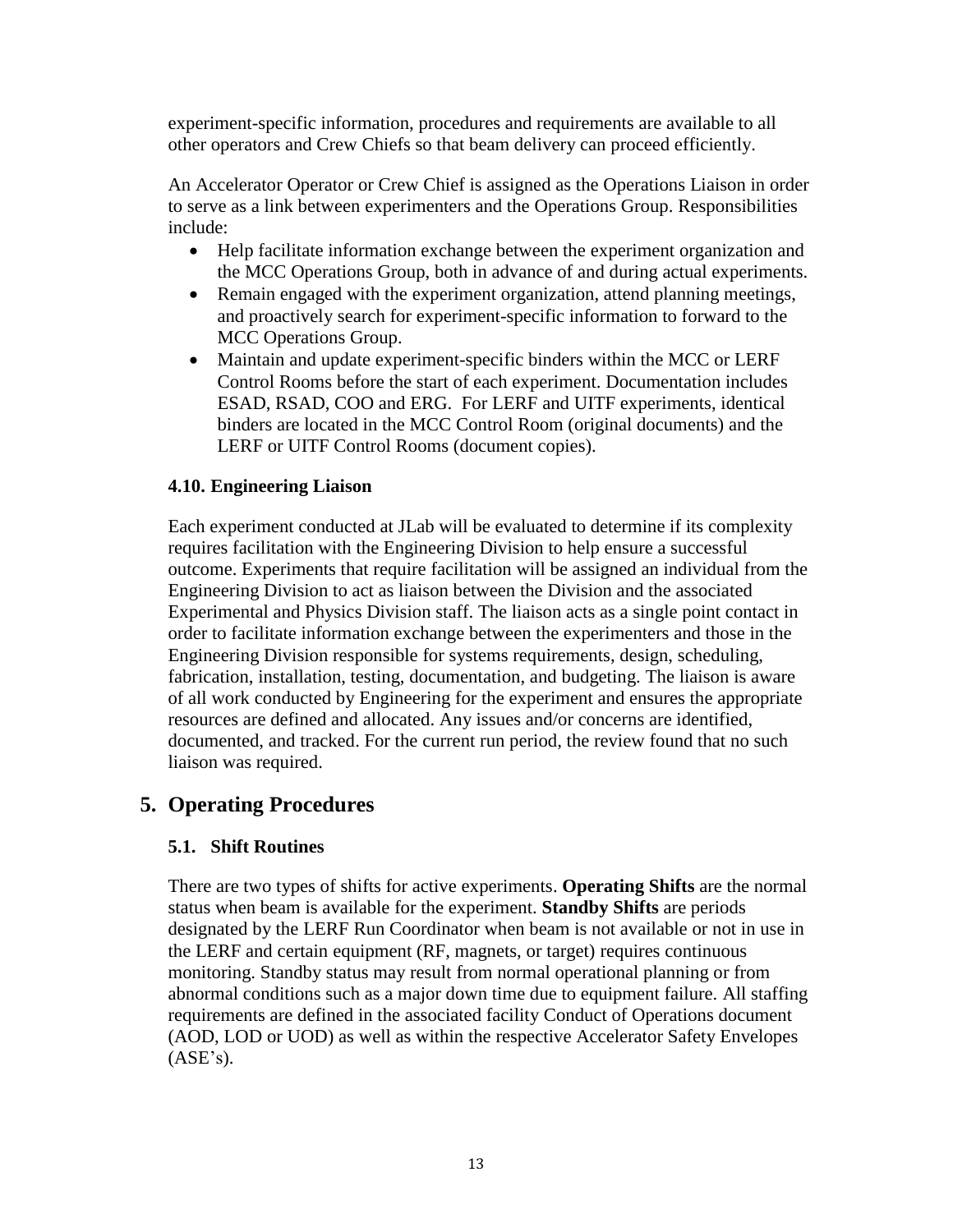# <span id="page-13-0"></span>**5.1.1. Operating Shifts**

Full-time occupation of the accelerator Control Rooms and its associated areas will be maintained during each of the three 8 hour shifts as defined within the associated facility Conduct of Operations (AOD, LOD, or UOD).

# <span id="page-13-1"></span>**5.1.1.1. CEBAF Operating Shifts**

Accelerator operations refers to the activities associated with operating the CEBAF accelerator in order to carry out the scheduled program. CEBAF operations are conducted in or directed from the MCC by qualified staff as described in AOD Chapter 3.1 Personnel and Responsibilities. During beam delivery to the experimental halls, there is close coordination between the MCC Control Room staff and the personnel staffing the respective experimental hall control rooms. The Crew Chief can be reached in the MCC Control Room at 269-7045. The shift schedule may be available at {experiment-specific website}. The Program Deputy may also designate and supervise other teams for duties such as offline analysis. The current Program Deputy cell phone number is  $\{(757) 876 - 7997\}$ .

# <span id="page-13-2"></span>**5.1.1.2. LERF Operating Shifts**

One person per shift is designated as the Shift Leader. The number of persons assigned to a shift will depend on the tasks assigned during the shift but at least one LERF Operator shall be in attendance. A shift schedule will be posted in the LERF Control Room listing the times and names of personnel on shift and identifying the Shift Leader and LERF Run Coordinator. The Shift Leader can be reached at the LERF Control Room at 269-6662. The shift schedule may be available at {experiment-specific website}. The LERF Run Coordinator may also designate and supervise other teams for duties such as offline analysis. The current LERF Run Coordinator cell phone number is  $\{(XXX) XXX-XXXX\}.$ 

# <span id="page-13-3"></span>**5.1.1.3. UITF Operating Shifts**

UITF operations refers to the activities associated with operating the UITF. UOD Chapter 3.1 UITF Operations Overview describes the roles and responsibilities of the operating staff and others involved with UITF program execution, provides protocol for critical event response, and lists directives that govern specific aspects of the conduct of operations. UITF operations are conducted from the UITF Control Room by authorized staff. The UITF Operator (the shift lead) controls and monitors the UITF beam acceleration systems. The UITF Operator can be reach in the UITF Control Room at {(757) 269-7354 or (757) 269-6142}.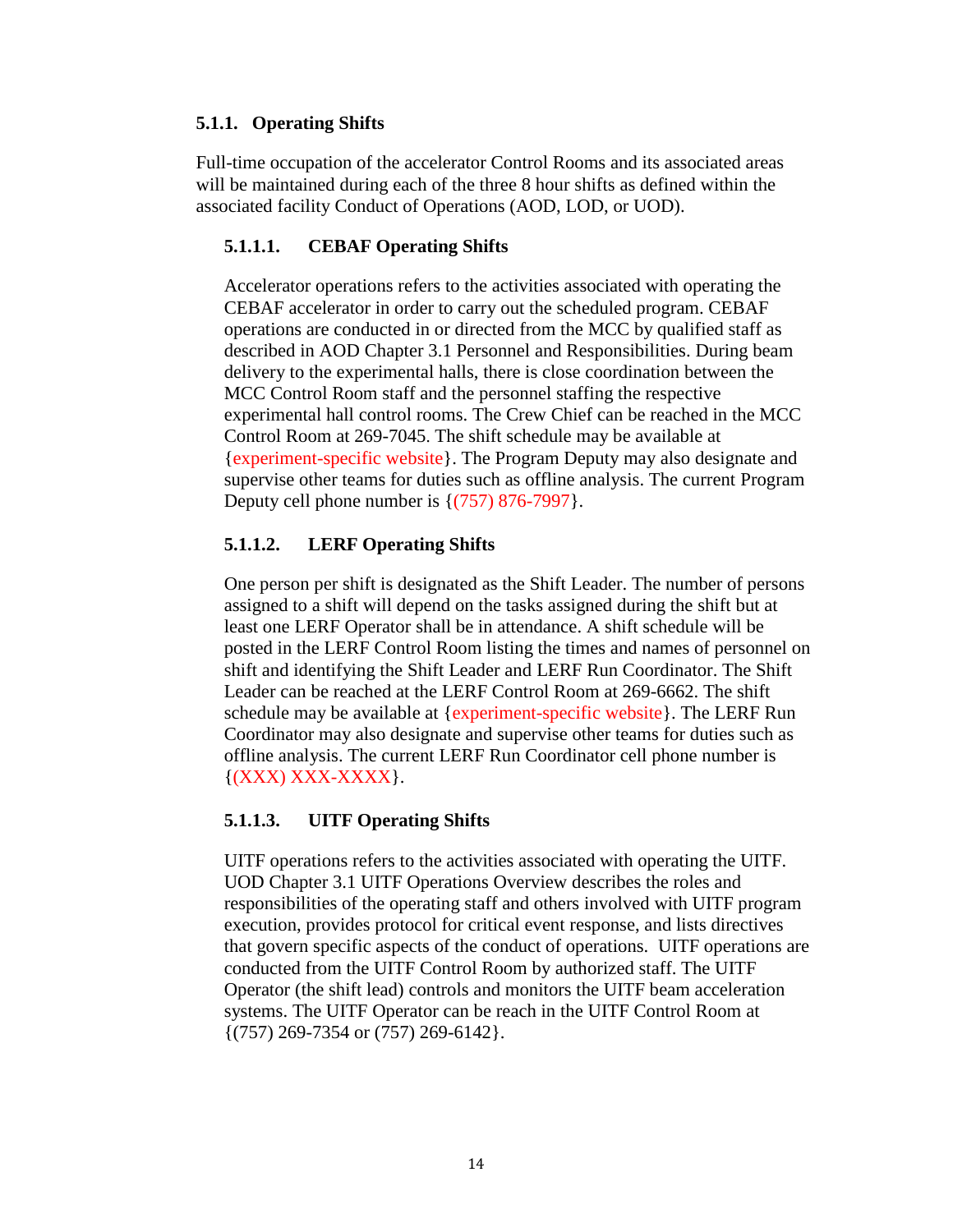#### <span id="page-14-0"></span>**5.1.2. Standby Shifts**

During Standby Shifts, standby shift personnel may not be required to be on site at JLab, but must be available through telephone contact to come in if needed. Gun conditioning is one example when personnel may not be required on site at JLab based on machine state or operability condition.

When an accelerator is in an operable state as define in the ASE, minimum staffing is required. More restrictive staffing requirements maybe defined within each of the facilities (refer to AOD, LOD or UOD as needed.) The LERF has a LERF Hot Standby Operator which can continuously monitor systems in the LERF from the MCC Control Room while the LERF is in Power Permit. This allows for systems, which may take a long time to regenerate, to be left in an ON state, but the machine is rendered incapable of delivering beam before the Hot Standby Operator takes over. Monitoring the target system can require the presence of a Target Operator on site at JLab during a standby shift. The Target Operator then also acts as Shift Leader.

The CEBAF Crew Chief, LERF Run Coordinator or UITF Facility Manager will ensure the shift checklist is executed at least once every 24 hours.

#### <span id="page-14-1"></span>**5.1.3. Operations Turnover**

The [electronic log book](https://logbooks.jlab.org/) is a very effective means of remotely obtaining information about experimental operations. Experimenters can log in remotely and view all logbook entries prior to commencing their shift. Information which can only be recorded in the paper logbook should be noted accordingly in the electronic logbook, and directly communicated between incoming and outgoing shift personnel.

Efficient and effective shift changeovers during experiment operation are enhanced by overlapping shifts. There are two standard shift-turnover (passdown) meetings for the Accelerator and LERF Operations crews: one for Crew Chiefs and one for operators. The shift-turnover meetings are held at the end of each shift so that the off-going control room crew can transfer information to the oncoming control room crew. Formal transfer of operator or Crew Chief responsibility takes place at the conclusion of the respective shift-turnover meeting, not when an operator or Crew Chief stamps in. The Operations shift-turnover meetings are held in the control room and usually last less than fifteen minutes. Attendance by anyone other than the members of the two affected shifts, the Program Deputy, and Operations Department leadership is discouraged.

Whenever possible, experiment shift leaders and workers are scheduled in shifts that are staggered by four hours, leading to an overlap of half a shift. If this is not the case, shift members must show up at least ten minutes prior to shift start and plan to stay ten minutes after for the purpose of information exchange to those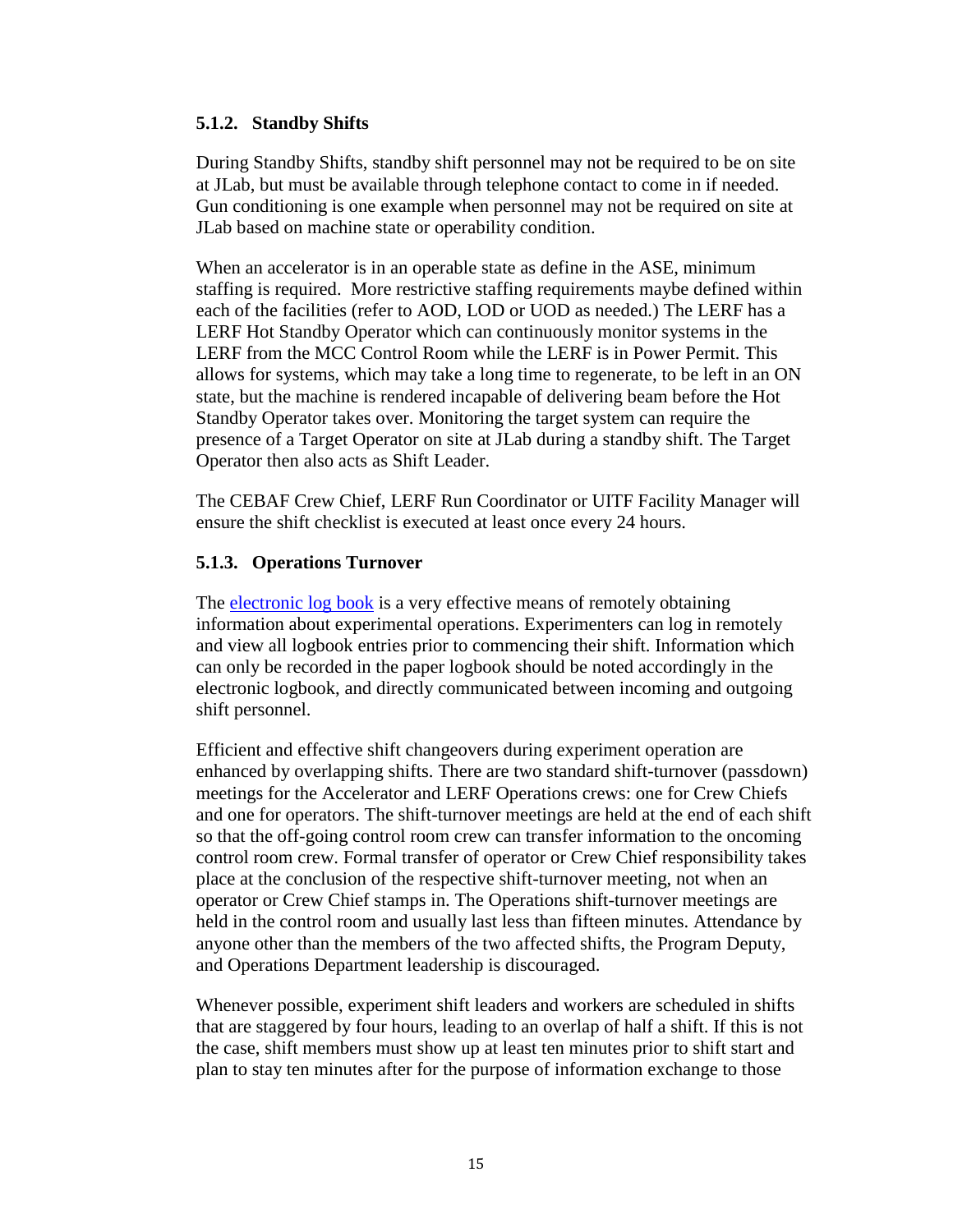taking over the same tasks. In all cases, incoming shift leaders must discuss the experiment and facility status with the outgoing experiment shift leaders.

The shift-turnover meeting shall not be interrupted by telephone calls, pages, or by anyone outside the experiment or operations staff, except when the safety of personnel or the integrity of the facility are in jeopardy.

Since the UITF is a test facility, the need for a shift turnover meeting will be rare. The shift-turnover meetings are held at the end of each shift so that the off-going staff can transfer information to the oncoming staff.

The shift-turnover meetings are held in the UITF Control Room and usually last less than fifteen minutes.

#### <span id="page-15-0"></span>**5.1.4. Timely Orders to Operators**

The initial run plan is the responsibility of the Program Deputy, the LERF Run Coordinator, or the UITF Facility Manager and shall be clearly recorded in the logbook. This plan specifies the tasks to be performed in the next 48 - 72 hours; including any special conditions or data runs, updated documentation and its location and/or alternate plans. Any changes to the run plan shall be recorded in the logbook and the white board in the MCC Conference Room, or the LERF Break Room. The UITF Facility Manager will communicate any orders or changes to the operational plan in the UITF Logbook under the "*Operational Plan for the Day*."

# <span id="page-15-1"></span>**5.1.5. Operator Aid Postings**

The day-to-day schedule, contact instructions for key personnel, and any other information relevant to current activities are located on either the white board in the MCC Conference Room, the LERF Break Room, or in the UITF Logbook under "Operational Plan for the Day." Shift personnel should consult the white board or appropriate logbook, especially at the beginning of their shift, to be aware of any updates to current running conditions.

Information pertaining to daily activities within the facility must be posted in the appropriate logbook Conference room whiteboard or on bulletin boards within the LERF or UITF control rooms or written on the white board at the entrance to either the LERF Vault or the UITF labyrinth entrance.

#### <span id="page-15-2"></span>**5.2. Access to the {Experiment Name} Experiment within the Experiment Facility**

Work in designated radiation areas will be carried out in accordance with the **JLab** [RadCon Manual.](https://www.jlab.org/ehs/ehsmanual/RadCon/index.html) No material may be removed from the CEBAF Tunnel or the LERF Vault after beam delivery without proper approval from the [RadCon Group.](https://www.jlab.org/accel/RadCon/personnel.html) There are no RadCon restrictions on removing items from the UITF caves after beam operation due to the low energy of the machine is insufficient to activate material.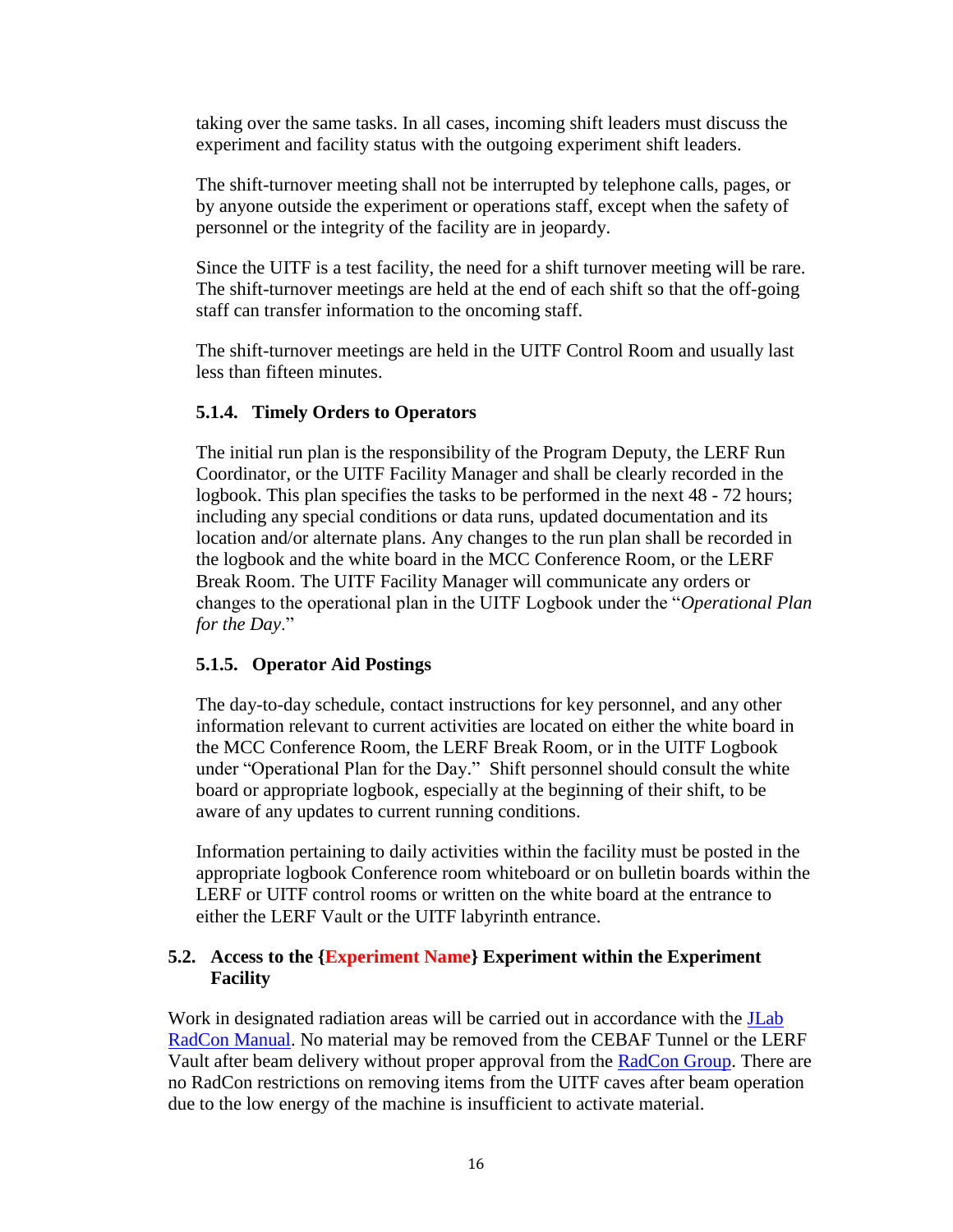After appropriate RadCon area surveys following normal operations, no experimenter is allowed in the CEBAF Tunnel or LERF Vault without being accompanied or informing operations shift personnel and checking in on a regular basis.

During a running experiment, the CEBAF Tunnel, or LERF vault will normally be in Beam Permit. When temporary access to the CEBAF Tunnel or LERF Vault is needed the Experiment Shift Leader can ask the MCC to bring the CEBAF Tunnel segment or the LERF Vault to Controlled Access. The same process follows in the UITF, however, the UITF caves can only be accessed in one Personnel Safety System state, Open State. If long-term access to the CEBAF Tunnel or LERF Vault is required, the Experiment Shift Leader may request the CEBAF Tunnel segment or the LERF vault be brought to Restricted Access. Such a request requires prior approval from the Physics Division Liaison, while the actual transition will be supervised by the area Work Coordinator.

Restricted Access or Open State (in UITF) is a state where delivery of beam and/or RF power is not permitted, and entry to and exit from the beam enclosures is not controlled by the Personnel Safety System. This is the normal state of the CEBAF Tunnel, LERF Vault and UITF caves when the accelerator is off. Access is "restricted" only in the sense that the facility's beam enclosures are not open to the general public. Well-defined checklist procedures are to be followed whenever the beam enclosures are brought to and from Restricted Access (or Open State for UITF).

Restricted Access or Open State is the period when all major work must be completed in the beam enclosure. All activities require advanced planning and must be scheduled for resources and safe operation. In order to streamline activities in the beam enclosure and ensure everyone has ready access to the current status and requirements for work, there are two important resources:

- Single point of contact, which is the area Work Coordinator. All work must be scheduled through the area Work Coordinator.
- Information board at the entrance to the LERF Vault or UITF cave entrance.

The content on the information board is the responsibility of: **LERF**

LERF Safety Wardens and the LERF Work Coordinator. **UITF**

UITF Safety Warden, UITF Operator, UITF Work Coordinator or UITF Facility Manager

The information board will contain all critical information required for safe entry into the beam enclosure:

- A succinct, one page safety summary covering current safety hazards within the facility and mitigating measures (to be read by all persons working in the beam enclosure)
- Active Operational Safety Procedures (OSPs) and Temporary Operational Safety Procedures (TOSPs)
- Required temporary work permits (e.g., Radiation Work Permits)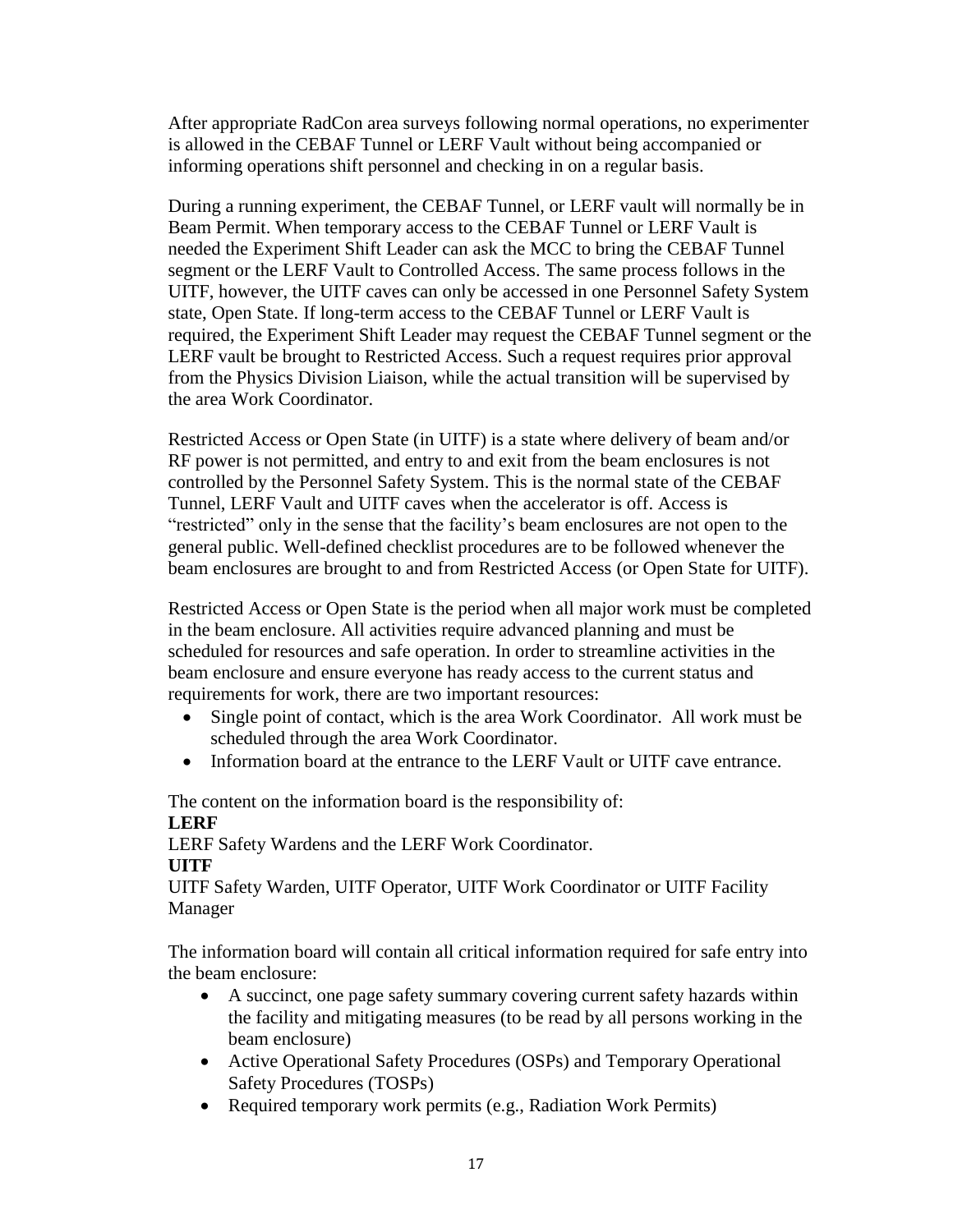- Current activities in the beam enclosure
- Points of contact
- Required training and safety equipment

#### <span id="page-17-0"></span>**5.3. Collaboration Request for Laboratory Resources**

The collaboration may request additional services from the Accelerator Division through the Accelerator Division Liaison. Alternatively, the collaboration may also request additional services from Accelerator or Engineering personnel through the Physics Division Liaison. These requests should be noted in the logbook. Some requests may require that an OSP or TOSP be developed. Major, abnormal, or unanticipated configuration modifications such as stacking or movement of significant shielding, unanticipated vacuum work, unanticipated beam line modifications, the replacement of a wire chamber, etc., require approval of the appropriate facility program manager (Director of Accelerator Operations or UITF Facility Manager along with the area Hall Leader), and the use of appropriate personnel. The area Hall Leader may require that an OSP or TOSP be prepared.

#### <span id="page-17-1"></span>**5.4. Scheduling of Work by Outside Groups**

Work in the beam enclosure that is to be performed by groups outside the collaboration such as survey and alignment, plant services, air conditioning, etc., must be scheduled so that it does not endanger personnel or equipment or interfere with the experiment. Non-emergency activities by these groups should be scheduled to coincide with planned accelerator maintenance periods. To maximize efficiency, the Program Deputy or LERF Run Coordinator (representing the collaboration) and the area Work Coordinator (representing the {Experiment Name} experiment) will concur on work scheduling. The area Work Coordinator's job is to coordinate activities in the accelerator facility so that work can take place smoothly and safely and to insure that multiple activities do not interfere. The area Work Coordinator and the Program Deputy (or the LERF Run Coordinator) will meet as needed to plan the work scheduled for the upcoming maintenance period. The product of this meeting will be a list of work in the accelerator facility, the required access state of the experimental area (Controlled or Restricted), appropriate work control documents, and educational or other safety measures (such as escorts) that are needed. The appropriate work scheduling tool (ATLis, UITFList or TATL) should be used for coordinating the cross-divisional work activities [http://www.jlab.org/listsites/.](http://www.jlab.org/listsites/) Configuration changes as outlined above can affect site boundary dose and the production of airborne radioactivity. They require consulting with RadCon or ES&H personnel as appropriate.

# <span id="page-17-2"></span>**5.5. Equipment Labeling**

The experiment and {Experiment Name} experiment equipment shall be properly labeled so it can be quickly identified by both shift and maintenance personnel. Proper labeling helps prevent incorrect operation or modification of equipment by non-experts and facilitates proper and efficient operation by qualified personnel.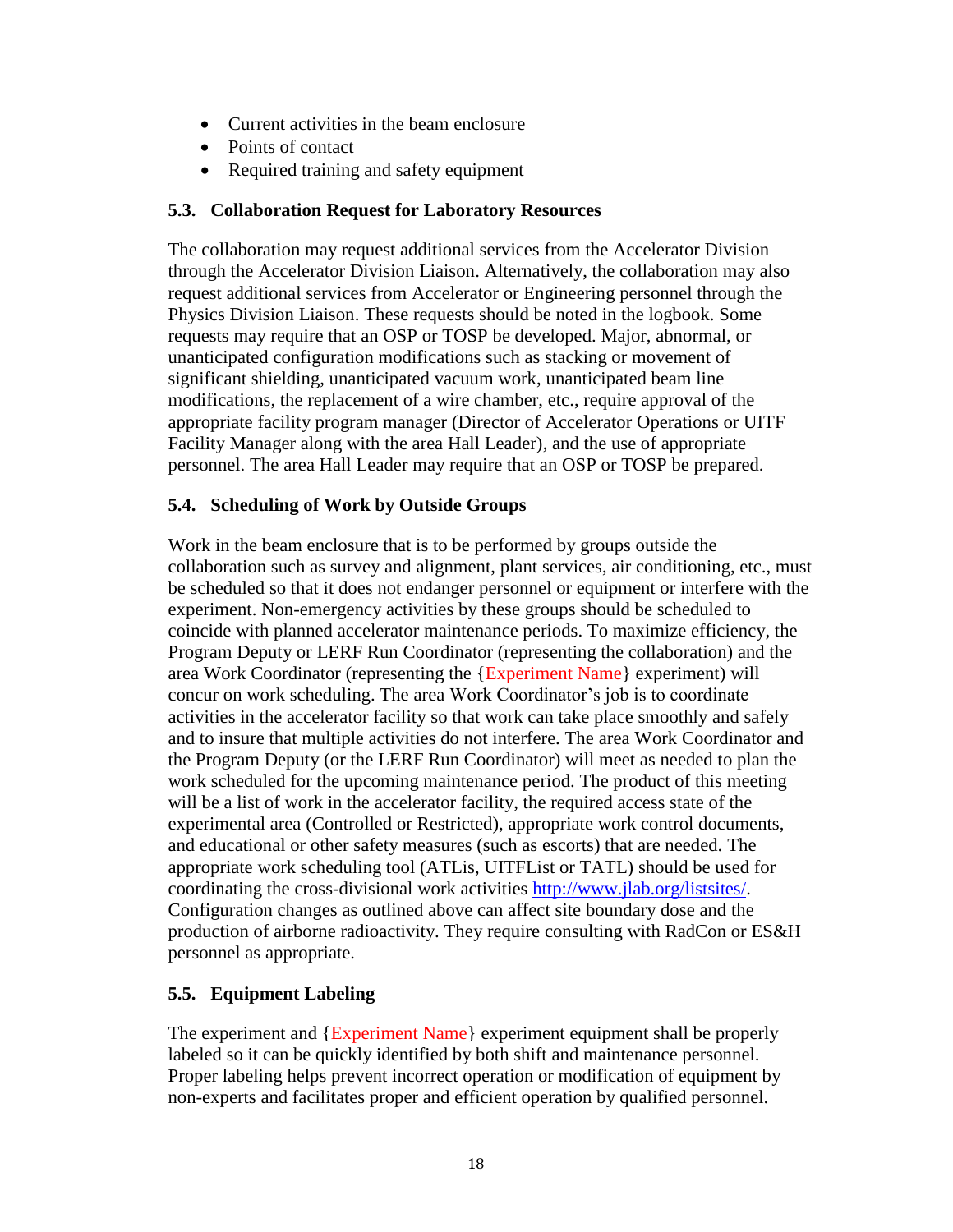Labeling also increases the likelihood that proper procedures will be followed in case of emergency. Improper labels should be corrected immediately if possible. Otherwise, the Shift Leader should be notified so that correct labeling can be requested from the qualified expert.

# <span id="page-18-0"></span>**5.6. Independent Verification**

The Program Deputy or LERF Run Coordinator will provide the shift crew with a set of measures for checking the quality of the experimental data. The up-to-date {Experiment Name} shift checklist (and instructions) shall be made available to shift personnel at specific sites on the data acquisition computers. The checklist will be completed at least once per shift during operating shifts and once per day during standby shifts. Additional items may be added to the list by the Program Deputy or LERF Run Coordinator or subsystem experts. The area Work Coordinator provides more general checklists for closing the beam enclosure.

# <span id="page-18-1"></span>**5.7. Logkeeping**

Shift personnel will update the electronic logbook, which serves as the record of the experiment. The quality of the information recorded in the logbook determines the utility of the data. All data recorded electronically will be referenced in the computer logbook with the appropriate run number and run information. All relevant activities are to be recorded, including all changes of experiment conditions and equipment failures.

Checklists performed using {Experiment Name} specific forms should also be scanned into the computer logbook when completed. The completed paper forms should be stored in a binder in the counting house. All deviations from normal operating parameters shall be recorded in the logbook.

The computer logbook will also serve as the primary reference for the determination of the operational efficiency of the experimental apparatus in the vault. As such, it is essential that it provide an accurate record of the capability of the equipment to carry out the intended research program. The computer logbook is the place of record for all safety issues and introductions of new or updated documentation and procedures.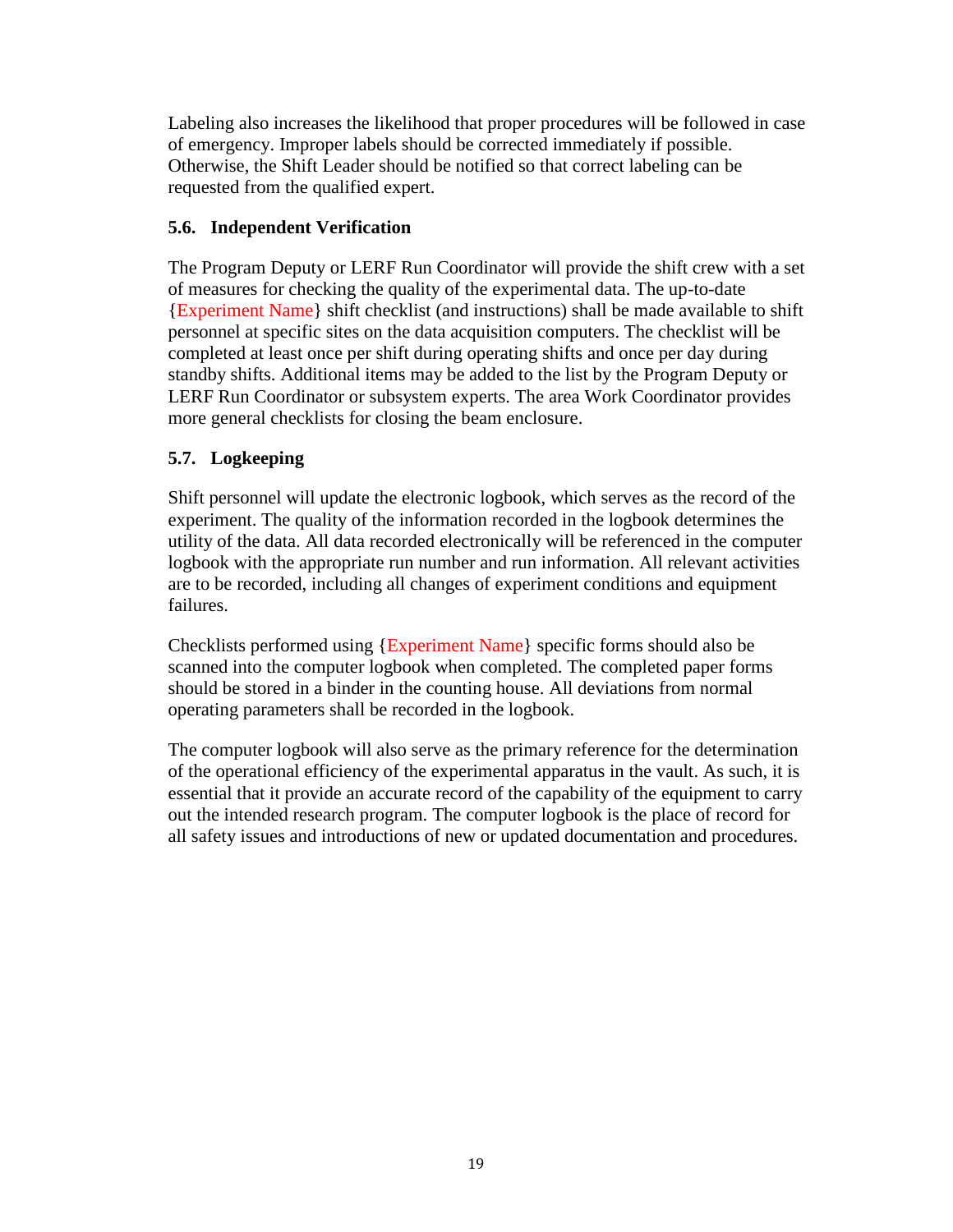# **Appendix A – Special Procedures for the Accelerator Science Experiment**

{List the special procedures for the Accelerator Science Experiment here. If none, state, "There are no special operating procedures for the Accelerator Science experiment."}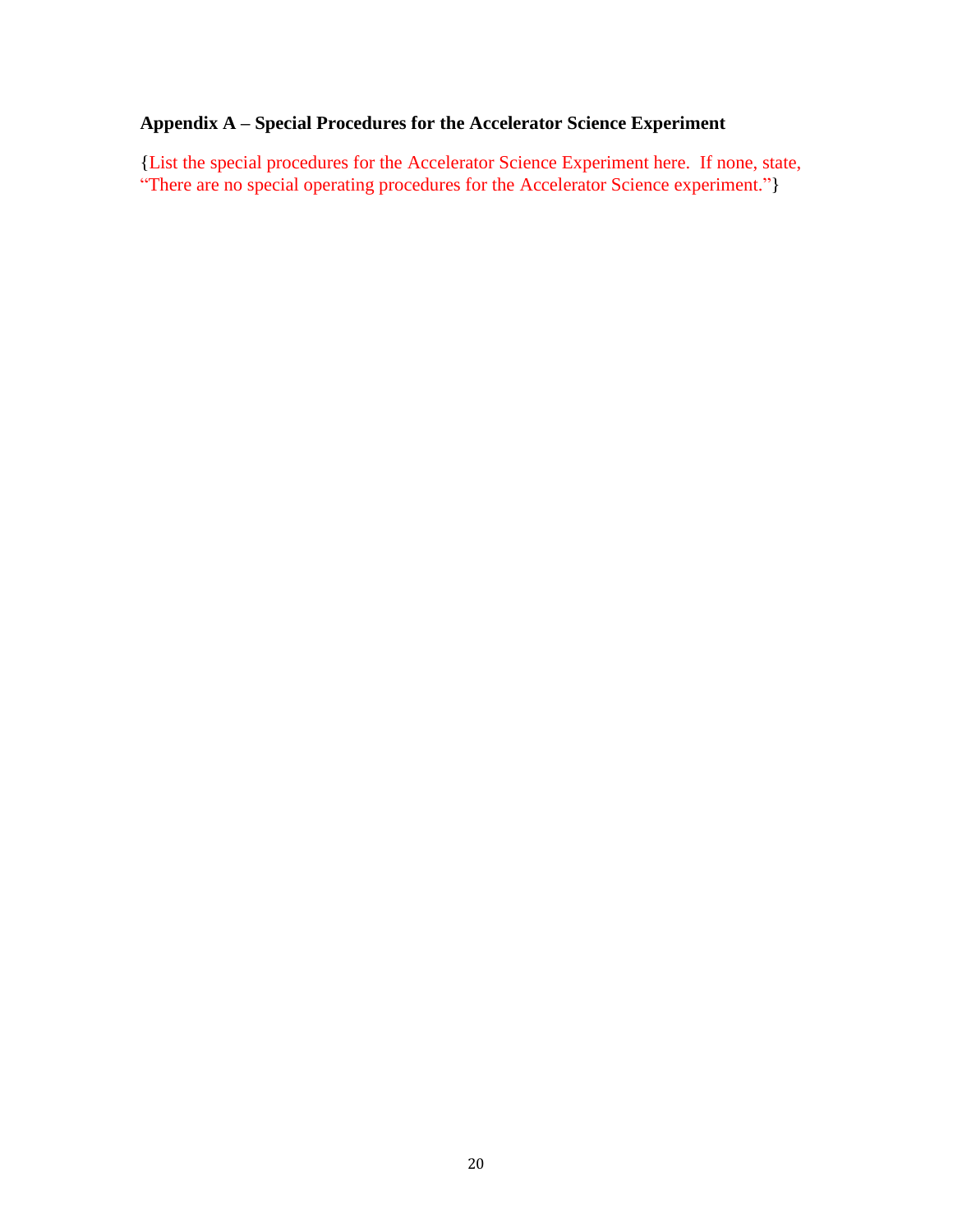# **Appendix B – Special Procedures for Base Equipment Commissioning**

Each shift requires an experiment shift leader and a shift worker, which are assigned according to the {Experiment Name} shift policy. The safe operation of the "standard" facility equipment is described in the facility's shift documentation and/or Operation Safety Procedures (OSPs). Additional experts may be required to operate or monitor the operation of the specialized equipment.